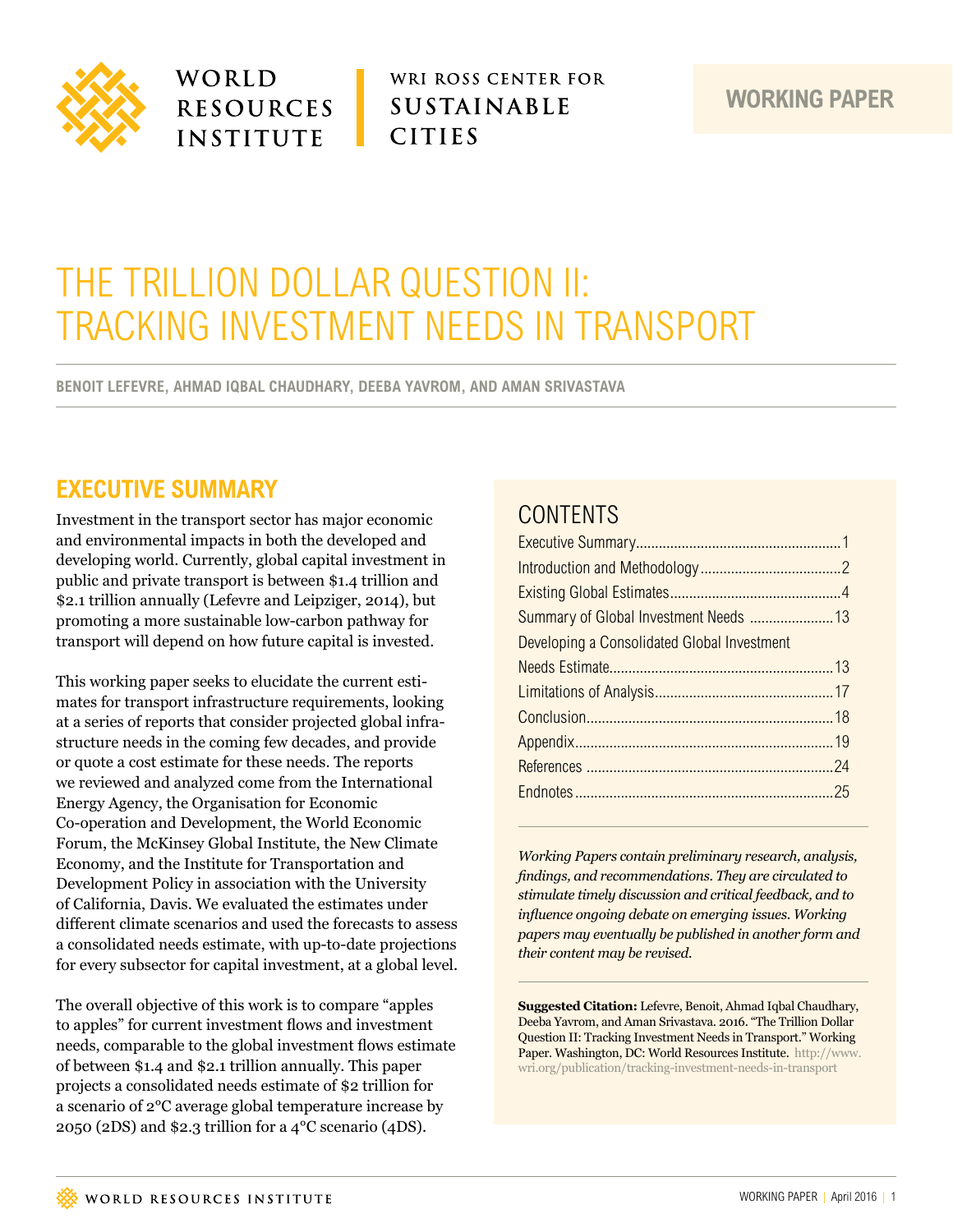<span id="page-1-0"></span>It concludes not only that there is a cost advantage in achieving the lower-carbon, 2°C scenario but also that a low-carbon pathway is attainable given current flows in transport investment.

If the world is to achieve a low-carbon pathway, local and national policymakers, who are able to frame the market around sustainable investment in transport, must play a pivotal role in diverting investment toward more sustainable modes of transport. Development banks can do the same, setting trends in low-carbon portfolio allocation, as well as incentivizing and supporting more sustainable decisions by national and local policymakers.

# **INTRODUCTION AND METHODOLOGY**

Transport is an important part of global infrastructure, not only because it moves people and goods but also because of its critical role in driving economic growth, ensuring equitable access to amenities and opportunities, and moderating greenhouse gas emissions by providing sustainable options for the future (IEA 2012; Canning and Fay 1993). When studying current flows of finance to transport, it is important to understand the scale of overall investment needs facing the transport sector. A better understanding of the flows-versus-needs equation can help shift and appropriately increase the resources dedicated toward transport infrastructure generally and sustainable low-carbon transport specifically.

As world population growth, expanding developing economies, and rapid urbanization increase demand for travel, widely varying forecasts (and significant uncertainty) have emerged with regard to the infrastructure investment needed in the transport sector. This paper aims to clarify the assumptions in existing forecasts in order to compare evaluations and build a transparent estimate of global investment needs in the transport sector.

The overall objective of this work is to compare "apples to apples" for current investment flows and investment needs, comparable to the global investment flows estimate of between \$1.4 trillion and \$2.1 trillion annually. This paper projects a consolidated needs estimate of \$2 trillion for a scenario of 2°C average global temperature increase by 2050 (2DS) and \$2.3 trillion for a 4°C scenario (4DS). It concludes not only that there is a cost advantage in achieving the lower-carbon, 2°C scenario also but that a low-carbon pathway is attainable given current flows in transport investment.

This paper reviews and analyzes the estimates of transport infrastructure requirements published by the International Energy Agency (IEA 2013), the Organisation for Economic Co-operation and Development (OECD 2006, 2012), the World Economic Forum (WEF 2013), the McKinsey Global Institute (McKinsey 2013), the New Climate Economy (NCE 2014b), and the Institute for Transportation and Development Policy/University of California, Davis (ITDP/UC Davis 2014). We chose these studies because they look at infrastructure needs on a global scale in the coming few decades and provide or quote an estimate for these needs.

These studies vary in scope and assumptions—different studies consider different sets of transport subsectors, cover different timelines, and assume different pathways for climate change mitigation. We will discuss these differences in detail. We evaluate several climate scenarios—a low-carbon pathway or 2°C scenario (2DS), a businessas-usual or 4°C scenario (4DS), and a 6°C scenario (6DS)—and determine the resources needed for transport infrastructure development in a 2DS and a 4DS (see Box 1). To ensure accurate understanding, we have carefully reviewed all the assumptions and techniques used to build each report's estimates, contacted each report's authors to confirm our understanding of their work, and sought to clarify any points of difference that were not publicly explained. We synthesize existing global estimates in order to assess the consolidated needs at levels comparable to the total worldwide transport capital investment estimate of between \$1.4 trillion and \$2.1 trillion per year presented in WRI's working paper "The Trillion Dollar Question: Tracking Public and Private Investment in Transport" (Lefevre and Leipziger 2014). In addition to global projections, we have also reviewed regional estimates of transport infrastructure investment needs in Africa, Asia, and Latin America.

The paper determines that a low-carbon pathway or 2DS for transport infrastructure development will require fewer resources compared to a 4DS or 6DS. This analysis is restricted to capital investment in new infrastructure and reconstruction or upgrading of old infrastructure, specifically capital asset expenditure (or capex). Our consolidated estimate for global investment needs covers transport subsectors that include road, rail, bus rapid transit, parking, airports, and ports and does not include investment in rolling stock and vehicles or operations and maintenance of the infrastructure.1 The consolidated investment needs estimate reveals that from 2010 to 2030 a 2DS pathway to meet trans-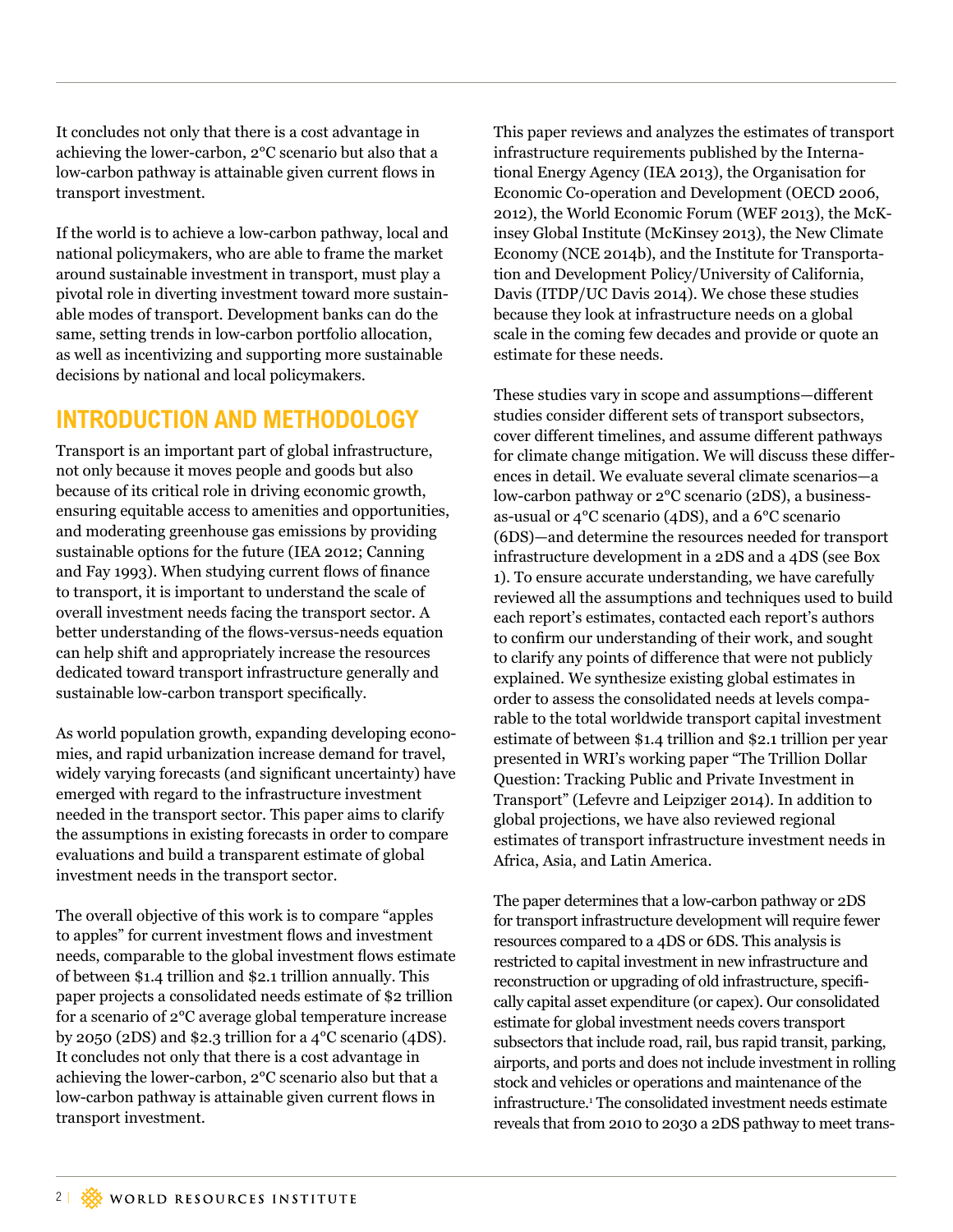#### Box 1 | **Climate Scenarios for Transport (6DS, 4DS, and 2DS)**

The IEA's Energy Technology Perspectives 2012 defines three climate scenarios.

- The **6°C Scenario (6DS)** assumes that no new policy action is taken to address climate change and energy security concerns. The energy system stays heavily dependent on fossil fuels, which meet a majority of additional demand. By 2050, fossil fuel use and CO $_{_2}$  emissions are almost double those in 2009. Transport remains based almost exclusively on fossil fuels. Fuel economy improves slowly, but final energy use in the sector almost doubles by 2050. There is little penetration of plug-in electric vehicles and other alternative technologies and fuels.
- The 4°C Scenario (4DS) represents a concerted effort to move away from current trends and technologies, with the goal of reducing both energy demand and emissions vis-à-vis the 6DS. The IEA indicates that the scenario is plausible given recent developments, if governments play a leading role in implementing and delivering on policy commitments made to combat climate change. In transport, this scenario assumes that implementation of tighter fuel economy standards in all major economies (as already planned in European countries and the United States post-2015–16) results in the average fuel economy of passenger light-duty vehicles (LDVs) improving more than 30 percent compared to 2009. However, under this scenario policies to encourage the adoption of new fuels are weak, and penetration of alternative-fuel technologies (e.g., plug-in hybrid electric and battery dectric vehicles) is slow. The only new alternative<br>electric vehicles) is slow. The only new alternative technology that gains significant market share is gasoline hybrid vehicles, reaching some 25 percent of
- The **2°C Scenario (2DS)** presents a vision of a<br>sustainable energy system. Attaining it will require transformation of the energy system that cuts energyrelated CO $_{\tiny 2}$  emissions in half by 2050 compared to 2009. In the transport sector, oil must be replaced by a portfolio of three alternative fuels (or energy carriers): electricity, hydrogen, and biofuels. These will require a revolution in vehicle propulsion systems, particularly in the electrification of LDVs, where improved vehicle fuel efficiency will also play a major role. Still, emissions in transport decrease only approximately 25 percent compared to 2009, mainly because of the rapid increase in the number of cars in emerging economies.

Source: IEA 2012

port infrastructure needs will cost \$2 trillion per year, while a 4DS pathway will cost \$2.3 trillion per year, representing an annual savings of over \$300 billion. When we consider the WRI transport investment flows estimate of between \$1.4 trillion and \$2.1 trillion per year (Lefevre and Leipziger 2014), it becomes clear that transport infrastructure investment needs in a low-carbon scenario may actually lie within the financial means currently available for transport infrastructure on a global level.

Our analysis of transport investment needs in Asia, Africa, and Latin America and the Caribbean finds that limited information is available on a regional level. An aggregation of the estimates available indicates that combined investment needs in these three regions are roughly \$450 billion annually; however, these estimates are not updated to reflect the growing needs of developing countries and fail to take into account the impact of transport infrastructure investments in the context of climate change. Better projections of regional investment estimates need to be developed. Because of this lack of data, we have decided to look at regional flows as a separate element in the appendix.

#### Box 2 | **The Trillion Dollar Question: Tracking Public and Private Investment in Transport**

"The Trillion Dollar Question: Tracking Public and Private Investment in Transport" (Lefevre and Leipziger 2014) estimates capital investment in transport around the world, distinguishing public and private investment from domestic and international sources. Here are some of the paper's key findings:

- Global transport investment is between \$1.4 trillion and \$2.1 trillion annually.
- **E** In aggregate, private investment constitutes about 58 percent of global investment. In high-income countries, where three quarters of investment takes place, private investment is nearly 38 percent higher than public investment. In middle- and low-income countries, the public share is 27 percent larger.
- Of the public sources for global transport investment, 98 percent comes from the domestic level and only 2 percent from official development assistance (ODA) and climate funds.

Source: Lefevre and Leipziger 2014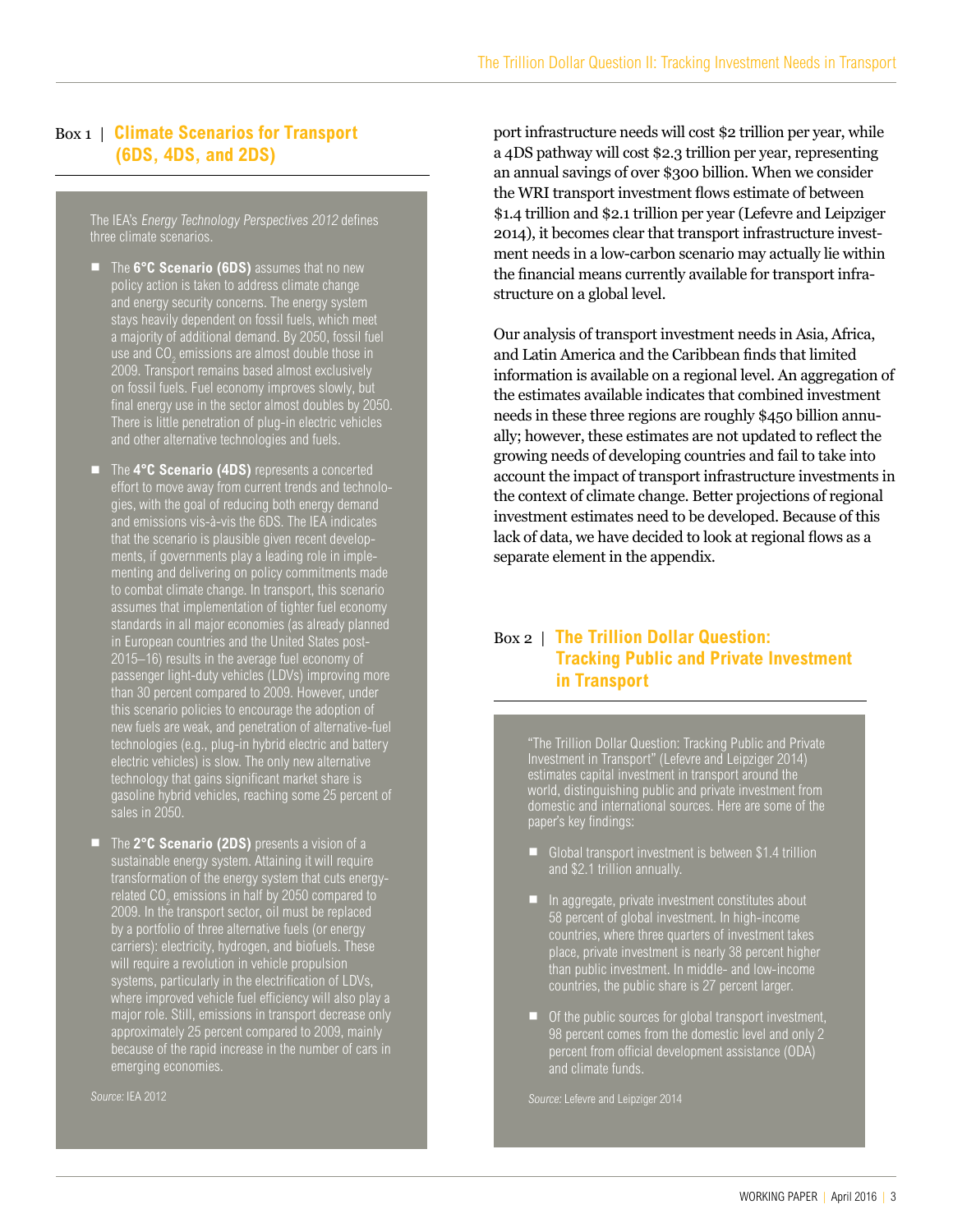|                              | <b>TIME HORIZON</b> |            |                    |                            | <b>TRANSPORT SUBSECTORS</b> |                    |                                 |                                     |     | <b>CLIMATE SCENARIO</b>    |                            |     | <b>SCOPE</b>               |              |  |
|------------------------------|---------------------|------------|--------------------|----------------------------|-----------------------------|--------------------|---------------------------------|-------------------------------------|-----|----------------------------|----------------------------|-----|----------------------------|--------------|--|
| <b>SOURCES</b>               | <b>START</b>        | <b>END</b> | <b>ROAD</b>        | <b>RAIL</b>                | <b>AIRPORTS</b>             | <b>PORTS</b>       | <b>O&gt;&amp;D</b> <sup>a</sup> | <b>VEHICLE</b><br><b>EFFICIENCY</b> | 6DS | 4DS                        | <b>2DS</b>                 | N/A | <b>OPEX</b>                | <b>CAPEX</b> |  |
| <b>IEA 2013</b>              | 2010                | 2050       | $\checkmark$       | $\checkmark$               |                             |                    |                                 |                                     |     | V                          | $\checkmark$               |     | $\boldsymbol{\mathcal{U}}$ | V            |  |
| <b>OECD 2012</b>             | 2009                | 2030       |                    | V                          | ✔                           | ✓                  | ✔                               |                                     |     | V                          |                            |     |                            | V            |  |
| <b>OECD 2006</b>             | 2005                | 2030       | $\boldsymbol{\nu}$ | $\boldsymbol{\mathcal{U}}$ |                             |                    |                                 |                                     |     |                            |                            | V   |                            | $\checkmark$ |  |
| McKinsey 2013                | 2013                | 2030       | $\boldsymbol{\nu}$ | V                          | ✔                           | ✓                  |                                 |                                     |     |                            |                            | V   |                            | V            |  |
| <b>WEF 2013</b>              | 2010                | 2030       | $\boldsymbol{\nu}$ | $\boldsymbol{\nu}$         | $\boldsymbol{\mathcal{U}}$  | $\boldsymbol{\nu}$ |                                 | $\checkmark$                        |     | $\boldsymbol{\nu}$         | $\boldsymbol{\mathcal{U}}$ |     |                            | V            |  |
| <b>NCE 2014b</b>             | 2015                | 2030       | $\boldsymbol{\nu}$ | V                          | ✔                           | V                  |                                 | V                                   |     | ✔                          | ✔                          |     |                            | V            |  |
| <b>ITDP/UC Davis</b><br>2014 | 2010                | 2050       | $\boldsymbol{\nu}$ | $\boldsymbol{\mathcal{U}}$ |                             |                    |                                 |                                     |     | $\boldsymbol{\mathcal{U}}$ | $\boldsymbol{\mathcal{U}}$ |     | V                          | V            |  |

#### <span id="page-3-0"></span>Table 1 | **Summary of Assumptions for Global Projections**

Source: Authors, based on IEA 2013; OECD 2006; OECD 2012; McKinsey 2013; WEF 2013; NCEb 2014; and ITDP/UC Davis 2014

Note: a.  $0&G =$  oil and gas;  $T&D =$  transmission and distribution.

## **EXISTING GLOBAL ESTIMATES**

In this section, we will examine estimates from the IEA, OECD, McKinsey, WEF, NCE, and ITDP/UC Davis, respectively.

### **International Energy Agency**

The International Energy Agency (IEA) paper "Global Land Transport Infrastructure Requirements" (2013) estimates global investment needs in land transport, including roads, bus rapid transit (BRT), rail, high-speed rail (HSR), and parking facilities between 2010 and 2050. Figure 1 compares the investment needs in a 2DS and a 4DS and highlights key figures from the report.

This paper compares the IEA equivalent figures for new infrastructure, reconstruction, and associated operations and maintenance (O&M) not associated with vehicles. It concludes that under a business-as-usual 4DS, the transport sector will need investments of \$118.2 trillion between 2010 and 2050. On average, this works out to \$3 trillion annually. This is cumulative investment that consists of capital investment and O&M. The analysis for capital projects includes new construction as well as reconstruction of infrastructure, whereas O&M primarily consists of repair and upkeep of infrastructure. In a 4DS, investment required for the construction of new projects would be \$43.4 trillion, whereas reconstruction projects will cost \$47.4 trillion and O&M costs for infrastructure will be \$27.6 trillion.

In a 2DS, which entails significant efforts to address climate change, \$98.8 trillion will be needed between 2010 and 2050, or an average of \$2.5 trillion annually. For construction of new projects, the investment required would be \$32 trillion, whereas reconstruction will cost \$41.7 trillion and O&M costs for infrastructure will be \$25 trillion.

As Figure 1 illustrates, the IEA estimates cumulative investment savings of around \$20 trillion and annual savings of around \$500 billion in a 2DS compared to a 4DS between 2010 and 2050. These investment savings stem from a shift in priorities toward low-emission transport modes such as BRT, rail, and HSR and a reduction in funding for new roads and parking facilities.

Investment in construction and reconstruction of roads is projected to cost \$55.3 trillion cumulatively in a 4DS and \$42.6 trillion cumulatively in a 2DS. BRT capital investment is expected to cost \$38 billion cumulatively in a 4DS and \$352 billion cumulatively in a 2DS. Constructing parking facilities will cost \$28.5 trillion cumulatively in a 4DS and \$20.1 trillion in a 2DS. The construction of traditional rail in a 4DS will reach \$5.7 trillion cumulatively, versus \$6.9 trillion cumulatively in a 2DS. High-speed rail construction reaches \$1.3 trillion cumulatively in a 4DS and \$3.8 trillion cumulatively in a 2DS.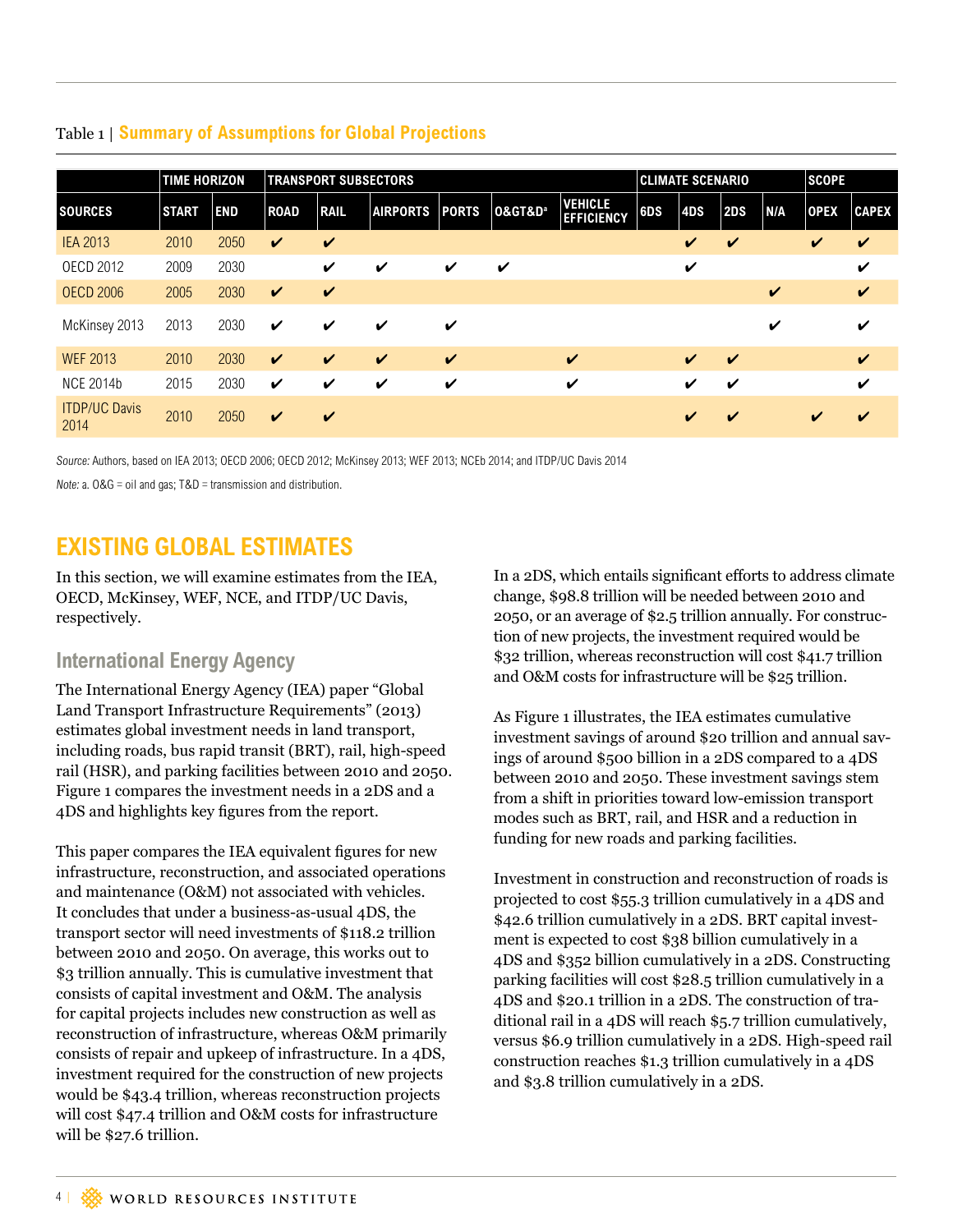

### Figure 1 | **IEA Estimates for Transport Investments, Cumulative, 2010–50**

## Table 2 | **Summary of IEA Capex/Opex Estimates**

|                             | 2DS (2010-50) | 4DS (2010–50) |
|-----------------------------|---------------|---------------|
| Construction investment     | \$32.0tr      | \$43.4tr      |
| Reconstruction investment   | \$41.7tr      | \$47.4tr      |
| 0&M costs of infrastructure | \$25.0tr      | \$27.6tr      |
| Total investment need       | \$98.8tr      | \$118.2tr     |

Source: Authors, based on IEA 2013

# Table 3 | **Summary of IEA Estimates**

|                                     | 2DS (2010-50) | 4DS (2010-50) |
|-------------------------------------|---------------|---------------|
| Construction & reconstruction roads | \$42.6tr      | \$55.3tr      |
| BRT capital investment              | \$352bn       | \$38bn        |
| Parking facilities construction     | \$20.1tr      | \$28.5tr      |
| Traditional rail construction       | \$6.9tr       | \$5.7tr       |
| High-speed rail construction        | \$3.8tr       | \$1.3tr       |

Source: Authors, based on IEA 2013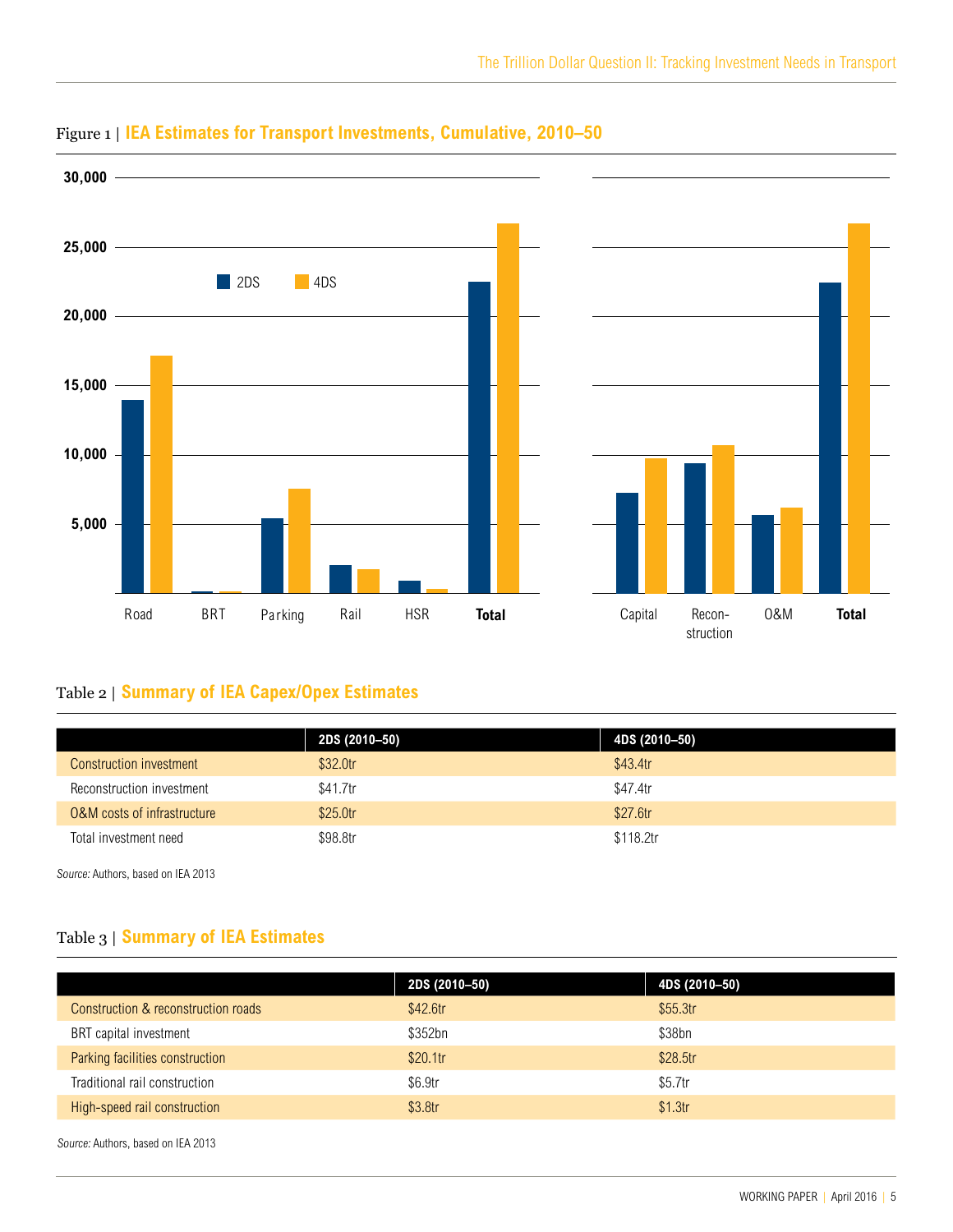#### Table 4 | **Summary of Assumptions for IEA Global Projections**

|                 | <b>TIME HORIZON</b><br><b>TRANSPORT SUBSECTORS</b> |            |                          |                         |                 |              |                                  | <b>CLIMATE SCENARIO</b>      |     |            | <b>SCOPE</b> |            |             |                         |
|-----------------|----------------------------------------------------|------------|--------------------------|-------------------------|-----------------|--------------|----------------------------------|------------------------------|-----|------------|--------------|------------|-------------|-------------------------|
| <b>SOURCES</b>  | <b>START</b>                                       | <b>END</b> | <b>ROAD</b> <sup>a</sup> | <b>IRAIL</b>            | <b>AIRPORTS</b> | <b>PORTS</b> | <b>0&amp;G</b><br><b>T&amp;D</b> | VEHICLE<br><b>EFFICIENCY</b> | 6DS | <b>4DS</b> | 2DS          | <b>N/A</b> | <b>OPEX</b> | <b>CAPEX</b>            |
| <b>IEA 2013</b> | 2010                                               | 2050       |                          | $\overline{\mathbf{v}}$ |                 |              |                                  |                              |     |            | ASIª         |            |             | $\overline{\mathbf{v}}$ |

Source: Authors, based on IEA 2013

Notes:

a. Includes parking infrastructure.

b. Refers to the Avoid-Shift-Improve approach of reducing traffic congestion and transport emissions. This approach looks first at possible avoided travel through integrated land use planning and transport demand management, then mode shifting between intensive modes to less intensive modes such as non-motorized modes and public transport, and finally across-the-board improvements in fuel economies with fuel switching (IEA 2013).

#### **Organisation for Economic Co-operation and Development**

The OECD has undertaken two significant initiatives to calculate the infrastructure needs for the transport sector. The first report, Infrastructure to 2030 (2006), covers road and rail infrastructure needs in addition to other major types of infrastructure, including telecom, water, and electricity. The road and rail projections in particular are also reflected in the estimates of the World Economic Forum (2012), the New Climate Economy (2014), and McKinsey (2013), all discussed in this section. The Infrastructure to 2030 report assesses the demand for road and rail transport infrastructure based on population growth, economic growth, and measures of transport demand. The report estimates road construction investment of between \$220 billion and \$290 billion per year between 2005 and 2030, with majority investment toward replacing deteriorating paved road stock capital. The report also estimates investment needs for rail transport infrastructure.

A more recent study by the OECD, Strategic Transport Infrastructure Needs to 2030 (2012), focuses on airports, ports, rail, and (transport and distribution for) the oil and

gas (O&G) sector. This report estimates that countries will need to invest \$11.3 trillion between 2009 and 2030 (or \$486.5 billion per year) in strategic infrastructure projects to meet increasing demand arising from enhanced trade, travel, and commerce. Between the different subsectors, rail represents the biggest single expenditure, at \$5 trillion cumulatively or \$240 billion per year (this figure updates the estimated investment needs for rail transport infrastructure calculated in the OECD's 2006 report). The investment is forecast to be evenly split between construction of new rail track and replacement of old track. The report suggests that the investment needed for airport expansion and construction will reach \$2.2 trillion, oil and gas distribution infrastructure will require \$3.3 trillion, and port infrastructure investment needs will be \$830 billion.

The estimates do not account for investment needs for climate-resilient infrastructure or a low-carbon scenario. The OECD's projections are commonly regarded as a business-as-usual forecast for a 4DS (WEF 2013; McKinsey 2013; NCE 2014b).<sup>2</sup> A summary of investment needs projections from this report is also presented in Table 14.

# Table 5 | **Summary of Assumptions for OECD Global Projections**

|                  | <b>TIME HORIZON</b> |            | <b>TRANSPORT SUBSECTORS</b> |              |                |   |                            | CLIMATE SCENARIO                    |            |     | <b>SCOPE</b> |     |             |              |
|------------------|---------------------|------------|-----------------------------|--------------|----------------|---|----------------------------|-------------------------------------|------------|-----|--------------|-----|-------------|--------------|
| <b>SOURCES</b>   | <b>START</b>        | <b>END</b> | <b>ROAD</b>                 | <b>IRAIL</b> | AIRPORTS PORTS |   | <b>O&amp;G</b><br>T&D      | <b>VEHICLE</b><br><b>EFFICIENCY</b> | <b>GDS</b> | 4DS | 2DS          | N/A | <b>OPEX</b> | <b>CAPEX</b> |
| <b>OECD 2012</b> | 2009                | 2030       |                             | V            |                | v | $\boldsymbol{\mathcal{U}}$ |                                     |            | v   |              |     |             |              |
| OECD 2006        | 2000                | 2030       | ✔                           | v            |                |   |                            |                                     |            |     |              |     |             |              |

Source: Authors, based on OECD 2006, 2012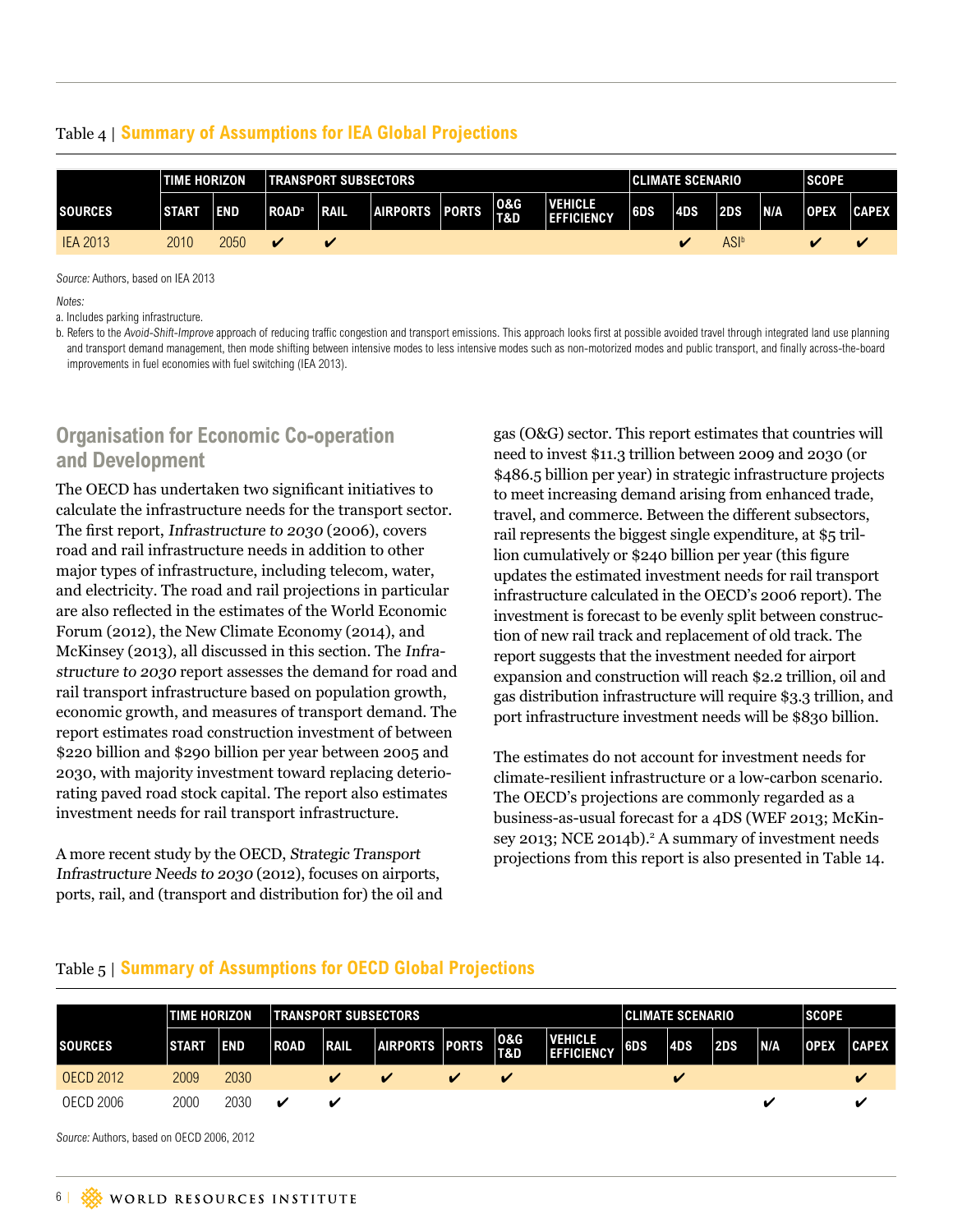#### Figure 2 | **OECD, Strategic Transport Infrastructure Needs to 2030 (in \$tr)**



### **World Economic Forum**

The World Economic Forum estimates were presented in The Green Investment Report: The Ways and Means to Unlock Private Finance for Green Growth (WEF 2013). The WEF estimates have two components and rely on secondary sources; they aggregate the investment needs estimates put forth by the OECD in Infrastructure to 2030 (2006) and Strategic Transport Infrastructure Needs to 2030 (2012) and present the incremental cost of technological innovation in vehicle fleet for a 2DS based on the IEA's Energy Technology Perspectives 2012. The WEF estimates consider global investment needs for roads, rail, airports, ports, and vehicle technology.

The WEF report estimates that between 2010 and 2030 infrastructure investments in transport will require \$33 trillion to achieve a 4DS and \$36.7 trillion to achieve the 2DS. Unlike the IEA's land transport estimates, these estimates do not take into account the shift in modal split to achieve the 2DS. Instead they include incremental cost of improvement in vehicle technology to achieve a 2DS.3

#### Table 6 | **Summary of WEF Estimates**

| <b>SUBSECTOR</b>   | <b>INVESTMENT TYPE</b>                    | 4DS (\$BN) | 2DS (\$BN) | <b>SOURCE</b>    |
|--------------------|-------------------------------------------|------------|------------|------------------|
| Road               | New construction                          | 8,000      |            | <b>OECD 2006</b> |
| Airports           | New construction and new capacity         | 2,300      |            | <b>OECD 2012</b> |
| Rail               | New construction and maintenance          | 5,000      |            | <b>OECD 2012</b> |
| Ports              | New construction and rehabilitation       | 800        |            | OECD 2012        |
| Vehicle technology | Investment in improving engine efficiency | 16,908     | 20,640     | <b>IEA 2012</b>  |
| <b>Total</b>       |                                           | 33,008     | 36,740     |                  |

Source: Authors, based on WEF 2013

#### Table 7 | **Summary of Assumptions for WEF Global Projections**

|                 | <b>TIME HORIZON</b> |            | <b>TRANSPORT SUBSECTORS</b> |             |                |                         |                       |                                     |     | <b>CLIMATE SCENARIO</b> |                      | <b>SCOPE</b> |             |              |
|-----------------|---------------------|------------|-----------------------------|-------------|----------------|-------------------------|-----------------------|-------------------------------------|-----|-------------------------|----------------------|--------------|-------------|--------------|
| <b>SOURCES</b>  | <b>START</b>        | <b>END</b> | <b>ROAD</b>                 | <b>RAIL</b> | AIRPORTS PORTS |                         | <b>0&amp;G</b><br>T&D | <b>VEHICLE</b><br><b>EFFICIENCY</b> | 6DS | 4DS                     | 2DS                  | <b>N/A</b>   | <b>OPEX</b> | <b>CAPEX</b> |
| <b>WEF 2013</b> | 2010                | 2030       |                             |             | ω              | $\overline{\mathbf{z}}$ |                       |                                     |     |                         | Improve <sup>a</sup> |              |             |              |

Source: Authors, based on WEF 2013

Note:

a. The 2DS is based on the incremental investment required to improve vehicle fuel efficiency alone.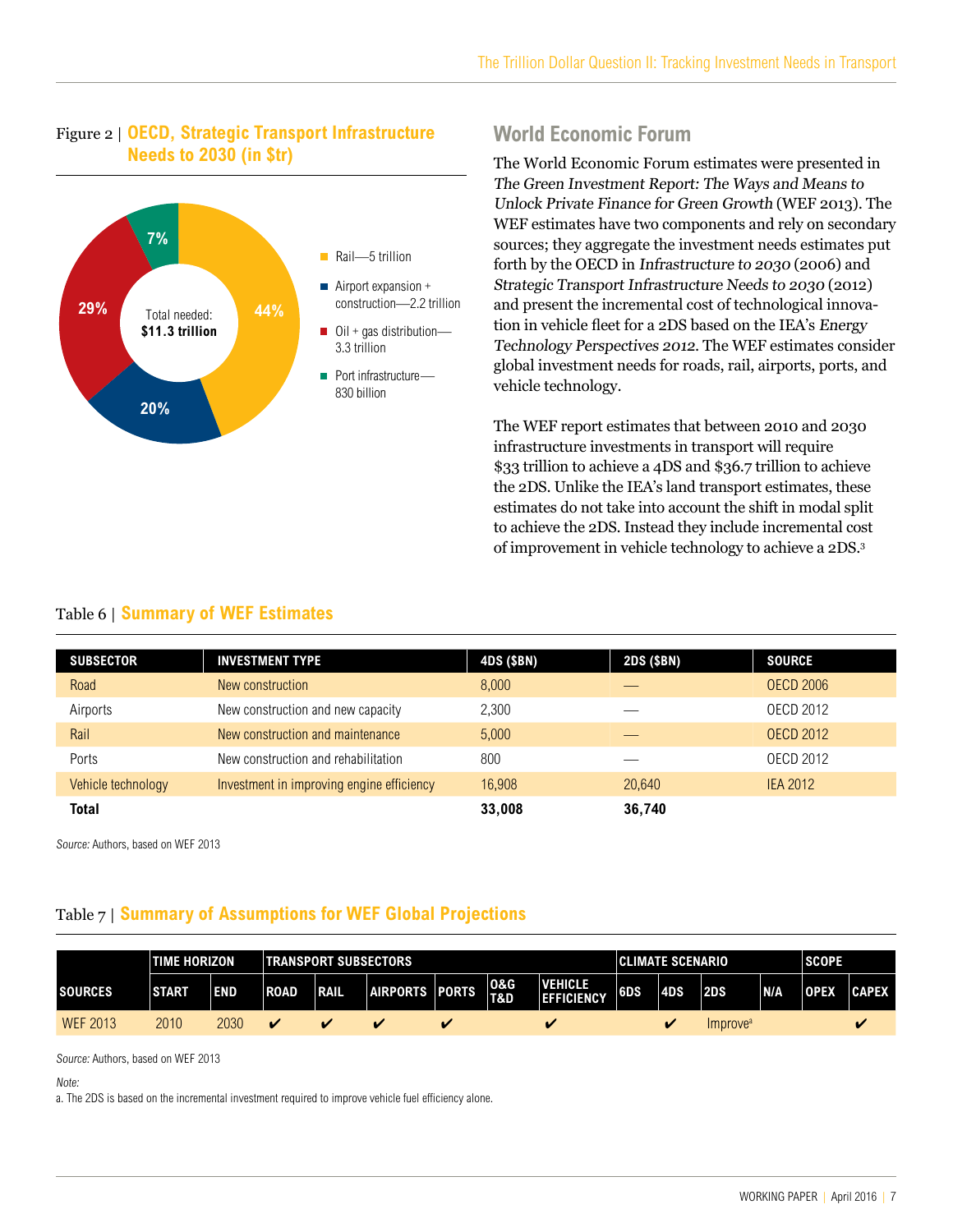According to this report, average transport investment required between 2010 and 2030 is about \$1.8 trillion annually. This investment includes \$845 billion in transport vehicles, \$400 billion in road infrastructure, \$250 billion in rail infrastructure, \$40 billion in port infrastructure, and \$115 billion in airport infrastructure. The additional annual investment needed in a 2DS is \$187 billion through 2030 (to improve automotive vehicle efficiency). It is also important to note that the investment estimates for various subsectors may include different investment components, assumptions, and limits. For instance, the roads estimate includes only new construction, the airport investment estimate includes new airports as well as capacity enhancement of existing airports, the rail investment includes new construction as well as track maintenance, the estimate for ports covers construction of new ports and rehabilitation of current ports, and the investment in vehicle technology focuses on improving energy efficiency of vehicle engines.

### **McKinsey Global Institute**

The McKinsey Global Institute's Infrastructure Productivity: How to Save \$1 Trillion a Year (2013) uses three approaches to estimate global infrastructure investment needs through 2030. It accounts for infrastructure investment needs in roads, rails, ports, airports, power, water, and telecom. The estimated value of infrastructure investment includes investment in new infrastructure stock as well as capitalized maintenance. The McKinsey projections do not take into account the costs of making infrastructure more resilient to the effects of climate change. Figure 3 below illustrates McKinsey's estimates for infrastructure investment between 2013 and 2030, based on three different sets of assumptions:

1. *Projections based on historic spending:* McKinsey analyzes the historic infrastructure spending for 84 countries (accounting for 90 percent of global gross domestic product, or GDP). The analysis suggests that, historically, infrastructure spending has been 3.8 percent of GDP on average. Based on the global GDP growth estimate,<sup>4</sup> this approach indicates total infrastructure investment needs to be around \$62 trillion from 2013 through 2030. Transport infrastructure (road, rail, airports, and ports) investment needs are approximately \$25 trillion, or \$1.4 trillion per year.

- 2. *Projection based on ratio of infrastructure stock to GDP:* The second approach looks at financial value of infrastructure stock as a percentage of GDP5 in 12 countries<sup>6</sup> and concludes that the value of infrastructure stock in most economies averages around 70 percent of GDP. According to this estimate future spending of infrastructure as a percentage of GDP will have to rise from 3.8 percent to 4.1 percent through 2030 to maintain an infrastructure stock of 70 percent of GDP. This amounts to \$67 trillion in total infrastructure spending or \$3.7 trillion annually. Transport infrastructure (road, rail, airports, and ports) investment needs are approximately \$23 trillion or \$1.3 trillion per year.
- 3. *Projection based on external estimates:*<sup>7</sup> Finally, the report aggregates infrastructure needs projections from various published sources, including ones from the African Development Bank, Asian Development Bank, GWI, IEA, OECD, and World Bank.<sup>8</sup> Together, these estimates indicate the estimated need for infrastructure investment to be \$57 trillion between 2013 and 2030. Transport infrastructure (road, rail, airports, and ports) investment needs are approximately \$24 trillion or \$1.3 trillion per year.

These estimates yield a range of between \$57 trillion and \$67 trillion in cumulative infrastructure spending needs between 2013 and 2030, or roughly \$3.2 trillion to \$3.7 trillion per year. Transport-specific spending (road, rail, airports, and ports) is estimated to be between \$23 trillion to \$25 trillion in cumulative terms, or \$1.3 trillion to \$1.4 trillion on an annual basis. On average, the cumulative transport investment needs account for \$16.6 trillion in roads, \$4.5 trillion in rail, \$2 trillion in airports, and \$700 billion in ports. The report also explains that this estimate may undervalue the true future infrastructure needs, because of existing deferred maintenance, new investment required to meet climate challenges, and the existing infrastructure gaps that developing countries need to overcome to reach higher levels of economic development.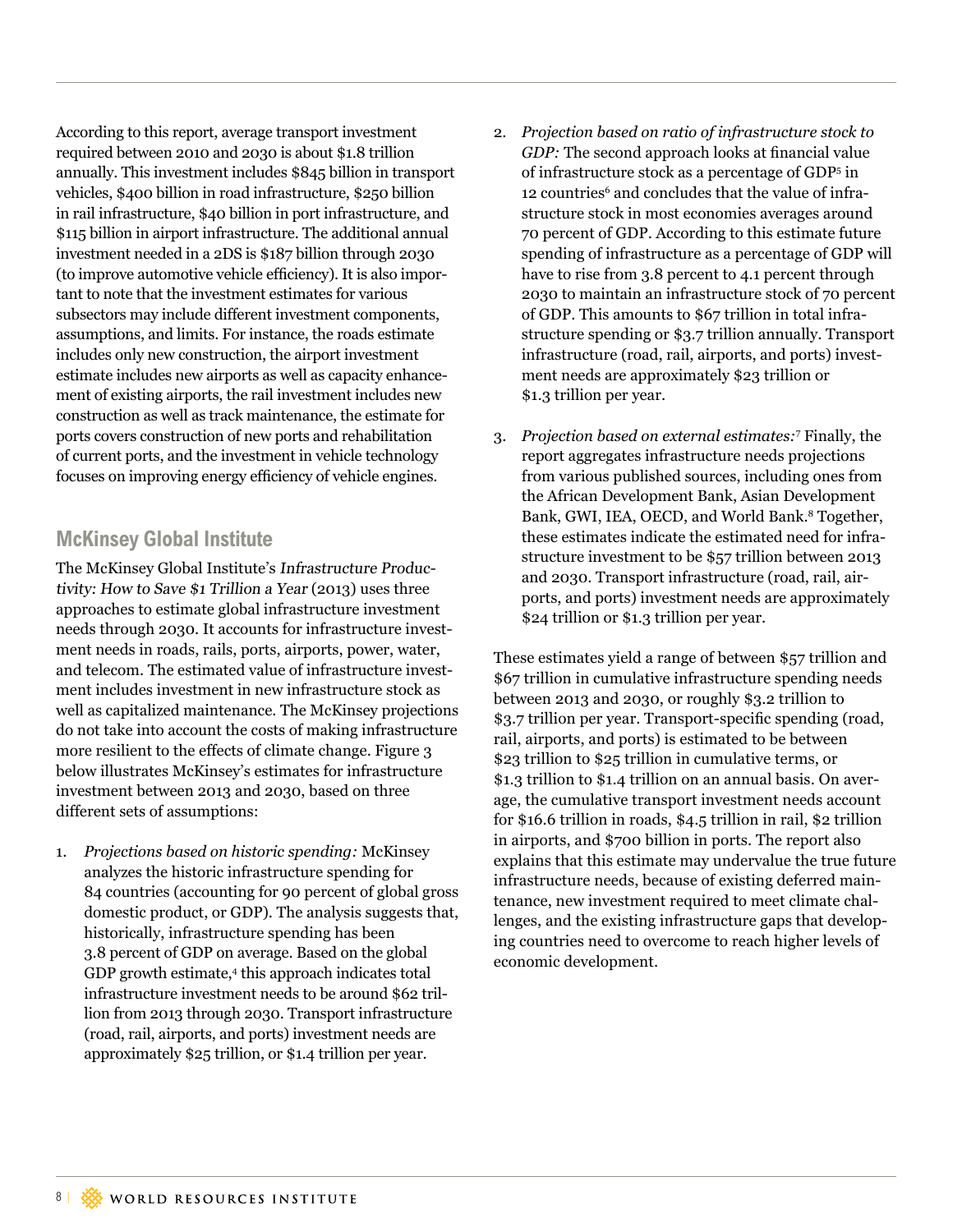

#### Figure 3 | **McKinsey Estimates for Infrastructure Investment, 2013–30 (in \$tr)**

#### Table 8 | **Summary of Assumptions for McKinsey Global Projections**

|               | <b>TIME HORIZON</b> |            |             | <b>TRANSPORT SUBSECTORS</b> |                       |  |                                  |                                     |     | <b>CLIMATE SCENARIO</b> |     | <b>SCOPE</b> |             |                 |
|---------------|---------------------|------------|-------------|-----------------------------|-----------------------|--|----------------------------------|-------------------------------------|-----|-------------------------|-----|--------------|-------------|-----------------|
| <b>SOURCE</b> | <b>START</b>        | <b>END</b> | <b>ROAD</b> | <b>TRAIL</b>                | <b>AIRPORTS PORTS</b> |  | <b>0&amp;G</b><br><b>T&amp;D</b> | <b>VEHICLE</b><br><b>EFFICIENCY</b> | 6DS | 4DS                     | 2DS | N/A          | <b>OPEX</b> | $ {\sf CAPEX} $ |
| McKinsey 2013 | 2013                | 2030       |             |                             |                       |  |                                  |                                     |     |                         |     |              |             |                 |

Source: Authors, based on McKinsey 2013

### **The New Climate Economy**

The New Climate Economy (NCE) project published "Infrastructure Investment Needs of a Low-Carbon Scenario" (2014b) to consider incremental investment needs for a low-carbon 2DS. It shows a business-as-usual or base case investment need of \$89 trillion in energy, transport, water and waste, and telecommunications in a 6DS. The report cites estimates for base case investment needs in transport at \$13.67 trillion between 2015 and 2030 in roads, rail, airports, and ports. These estimates come from OECD reports mentioned earlier; the NCE report uses the road investment projections from OECD 2006 and remaining transport investment projections from OECD 2012. The main focus of this report is to assess the investment needs in technological improvements required to reduce greenhouse gas emissions.

The report estimates \$8.8 trillion incremental investment to achieve a low-carbon scenario by improving energy efficiency in buildings, industry, and transport engines; out of this, \$3.5 trillion is the estimated incremental investment for improving energy efficiency in the transport sector. The incremental investment amounts are based on the IEA's Energy Technology Perspectives 2012. This estimate of incremental investment is also in line with the \$3.7 billion figure quoted by the WEF for improving automotive vehicle engine efficiency to achieve a 2DS. The analysis put forth by the NCE suggests that an incremental investment in energy efficiency of infrastructure, coupled with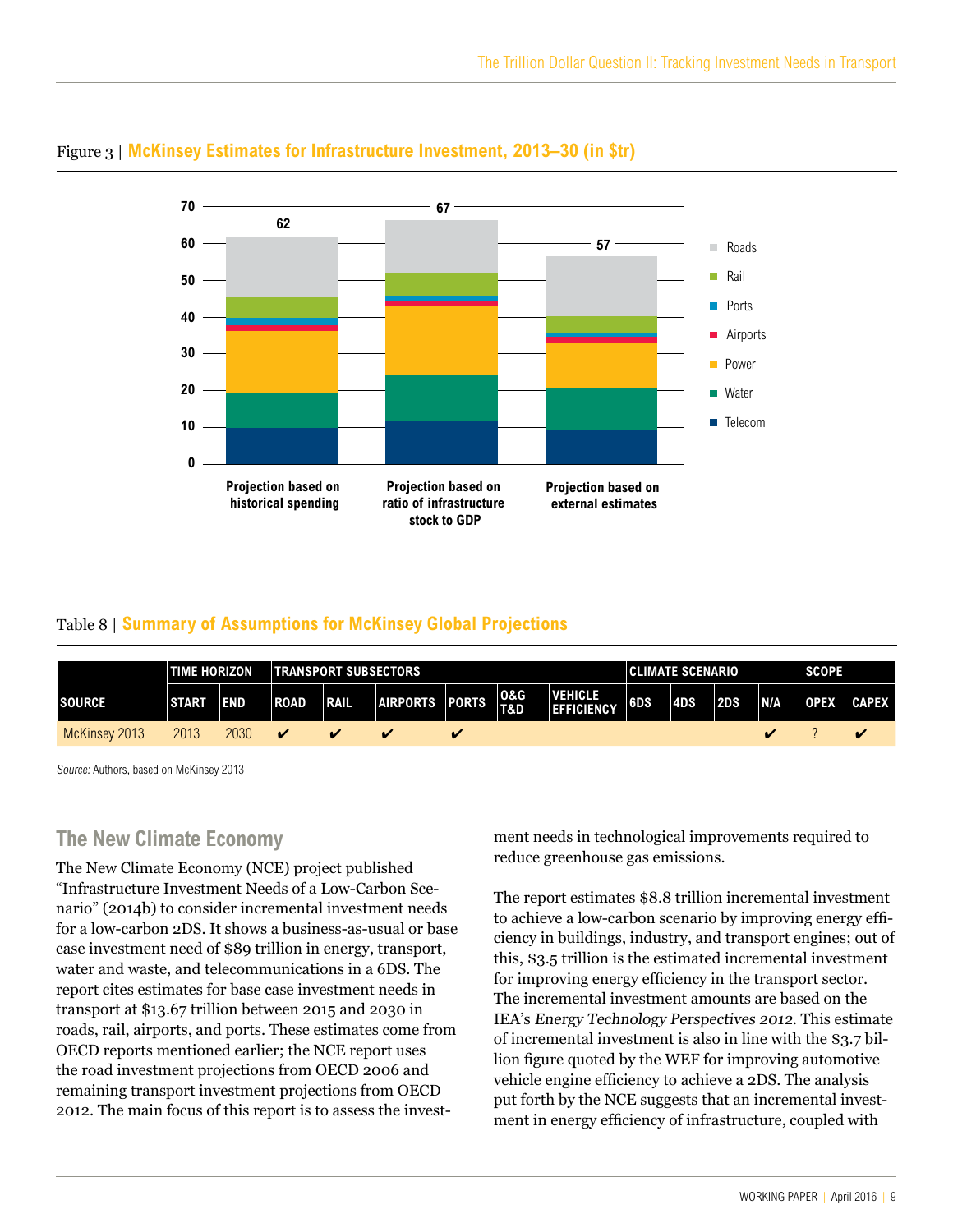development of other low-carbon technologies,9 will result in cost savings in terms of capital and operating expenditure in infrastructure of around \$9 trillion, as indicated in Figure 4 below by summing the bars "Reduced Capex in Fossil Fuels," "Reduced Electricity T&D [transmission and distribution]," and "Reduced Capex in Compact Cities." This resultant savings means that a low-carbon pathway requires incremental infrastructure investment of

\$4 trillion between 2015 and 2030, an increase of less than 5 percent on baseline levels. The base case of infrastructure investment includes transport (road, rail, airports, and ports), water and waste, energy (power generation, electricity transmission and distribution, oil and gas infrastructure, and coal mining), and energy use (transport engines, buildings, and industry).





#### Table 9 | **Summary of Assumptions for NCE Global Projections**

|                 | <b>TIME HORIZON</b> |      |             | <b>TRANSPORT SUBSECTORS</b> |                |                    |            |                                     |     |            | <b>CLIMATE SCENARIO</b> |            |             |              |  |  |
|-----------------|---------------------|------|-------------|-----------------------------|----------------|--------------------|------------|-------------------------------------|-----|------------|-------------------------|------------|-------------|--------------|--|--|
| <b>SOURCES</b>  | <b>START</b>        | END  | <b>ROAD</b> | <b>RAIL</b>                 | AIRPORTS PORTS |                    | 0&G<br>T&D | <b>VEHICLE</b><br><b>EFFICIENCY</b> | 6DS | <b>4DS</b> | 2DS                     | <b>N/A</b> | <b>OPEX</b> | <b>CAPEX</b> |  |  |
| <b>NCE 2014</b> | 2015                | 2030 |             |                             |                | $\boldsymbol{\nu}$ |            | v                                   |     |            | $\sim$                  |            |             |              |  |  |

Source: Authors, based on NCE 2014b

Note:

a. The NCE reports an amalgamation of sources that look at infrastructure needs in a business-as-usual approach and does not take IEA climate scenarios into consideration.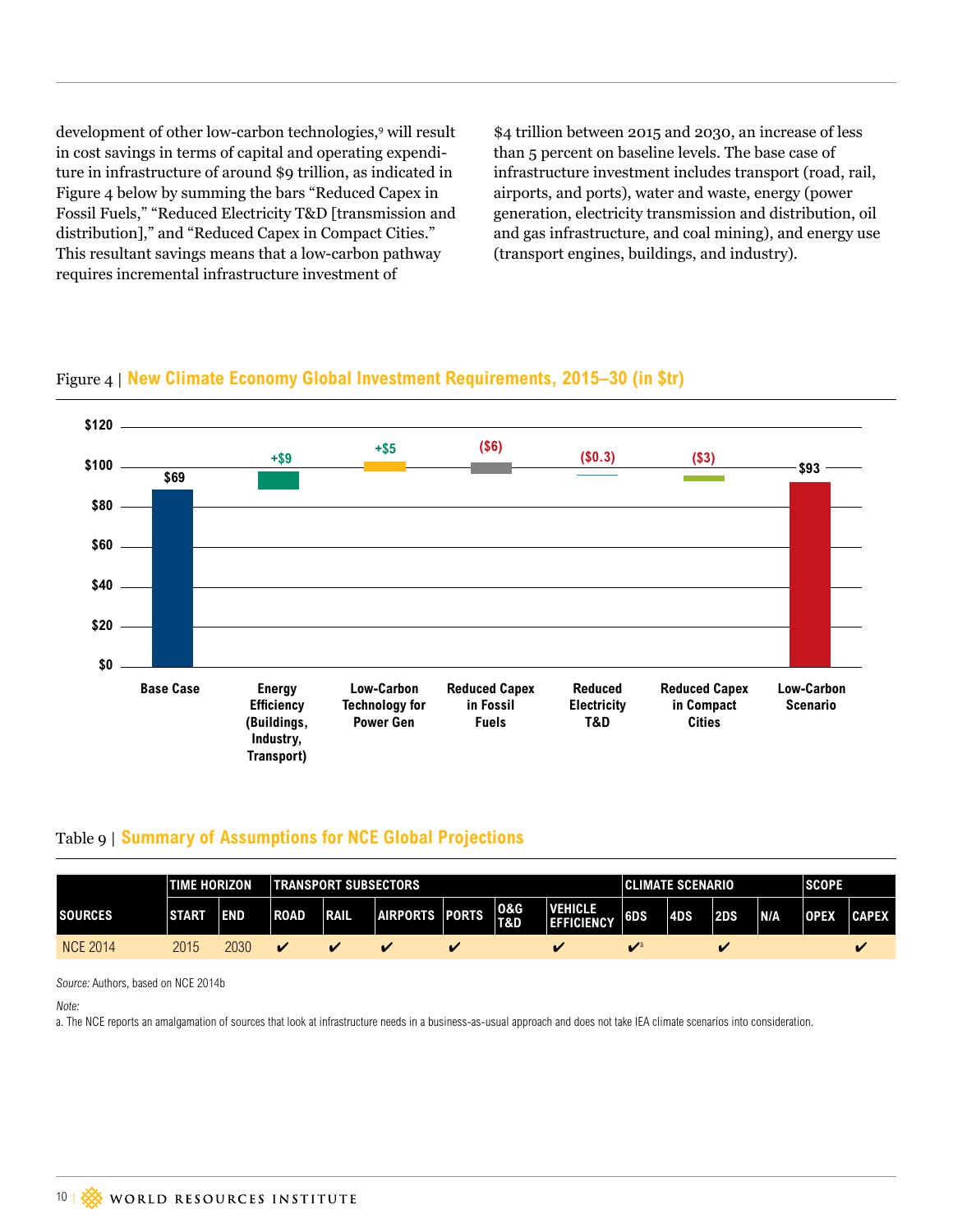# **Institute for Transportation and Development Policy and University of California, Davis (ITDP/UC Davis)**

The Institute for Transportation and Development Policy (ITDP), in association with the University of California, Davis (UC Davis), published a paper titled "A Global High Shift Scenario: Impacts and Potential for More Public Transport, Walking, and Cycling with Lower Car Use" (2014) that examines the effect of major changes in urban transport investment on urban transport emissions and mobility for different income groups.10 To do this, it compares a baseline scenario based on the 4DS (IEA 2012) and creates a newly developed "high-shift" scenario characterized by far greater urban passenger travel by clean and non-motorized forms of transport, and a significant decrease in the rate of road construction, parking garages, and other types of infrastructure that encourage car ownership. The baseline and high-shift scenarios both utilize the IEA's Mobility Model (MoMo) and develop a detailed representation of travel, energy use, and  $\mathrm{CO}_2$  emissions for the urban sector.

In analyzing transport system infrastructure requirements, the ITDP/UC Davis estimates total investment costs to be \$500 trillion for a baseline scenario (\$200 trillion for OECD countries and \$300 trillion for non-OECD countries), and \$400 trillion (\$160 trillion in OECD countries and \$240 trillion in non-OECD countries) for a high-shift scenario. These estimates include vehicle purchase costs (for all types and all modes) and infrastructure capital costs to construct roads, sidewalks, parking lots and structures, BRT, and rail and bus systems. Looking at Table 11 below, in a baseline scenario, this investment includes \$4.9 trillion in rail infrastructure (which includes investment in metro, tram, and commuter rail infrastructure), \$178 billion in BRT, \$19.2 trillion in parking infrastructure and \$169 trillion in roads. Investment for roads includes the cost of roadways, bike lanes, and sidewalks.

However, in a high-shift scenario, this investment includes \$18.6 trillion in rail infrastructure (which includes investment in metro, tram, and commuter rail infrastructure), \$816 billion in BRT, \$7.2 trillion in parking infrastructure, and \$110 trillion in roads. Investment for roads includes the cost of roadways, bike lanes, and sidewalks.

#### Table 10 | **Summary of Assumptions for ITDP/ UC Davis Global Projections**

|                              | <b>TIME HORIZON</b> |            |                         |                         |                | <b>TRANSPORT SUBSECTORS</b> |                                     | <b>CLIMATE SCENARIO</b> |               |     | <b>SCOPE</b> |             |                         |
|------------------------------|---------------------|------------|-------------------------|-------------------------|----------------|-----------------------------|-------------------------------------|-------------------------|---------------|-----|--------------|-------------|-------------------------|
| <b>ISOURCES</b>              | <b>START</b>        | <b>END</b> | <b>ROAD</b>             | <b>TRAIL</b>            | AIRPORTS PORTS | 10&G<br>T&D                 | <b>VEHICLE</b><br><b>EFFICIENCY</b> | 6DS                     | 4DS           | 2DS | <b>N/A</b>   | <b>OPEX</b> | <b>CAPEX</b>            |
| <b>ITDP/UC Davis</b><br>2014 | 2010                | 2050       | $\overline{\mathbf{v}}$ | $\overline{\mathbf{M}}$ |                |                             |                                     |                         | Base-<br>line | HS  |              |             | $\overline{\mathbf{v}}$ |

Source: ITDP/UC Davis 2014

#### Table 11 | **Summary of ITDP Estimates**

| <b>SUBSECTOR</b> | <b>INVESTMENT TYPE</b>                                                               | <b>BASELINE (\$BN)</b> | <b>HIGH-SHIFT</b><br>(\$BN) | <b>SOURCE</b>    |
|------------------|--------------------------------------------------------------------------------------|------------------------|-----------------------------|------------------|
| Road             | Infrastructure costs for vehicle purchase and roadways, bike<br>lanes, and sidewalks | 168.912                | 109.704                     | <b>ITDP 2014</b> |
| <b>BRT</b>       | Infrastructure costs for BRT purchase and BRT                                        | 178                    | 816                         | <b>ITDP 2014</b> |
| Rail             | Infrastructure costs for rail purchase and metro lines, tram lines,<br>commuter rail | 4.905                  | 18,606                      | <b>ITDP 2014</b> |
| Parking          | Infrastructure costs for parking                                                     | 19.243                 | 7.158                       | <b>ITDP 2014</b> |
| <b>Total</b>     |                                                                                      | 193,238                | 136,285                     |                  |

Source: ITDP/UC Davis 2014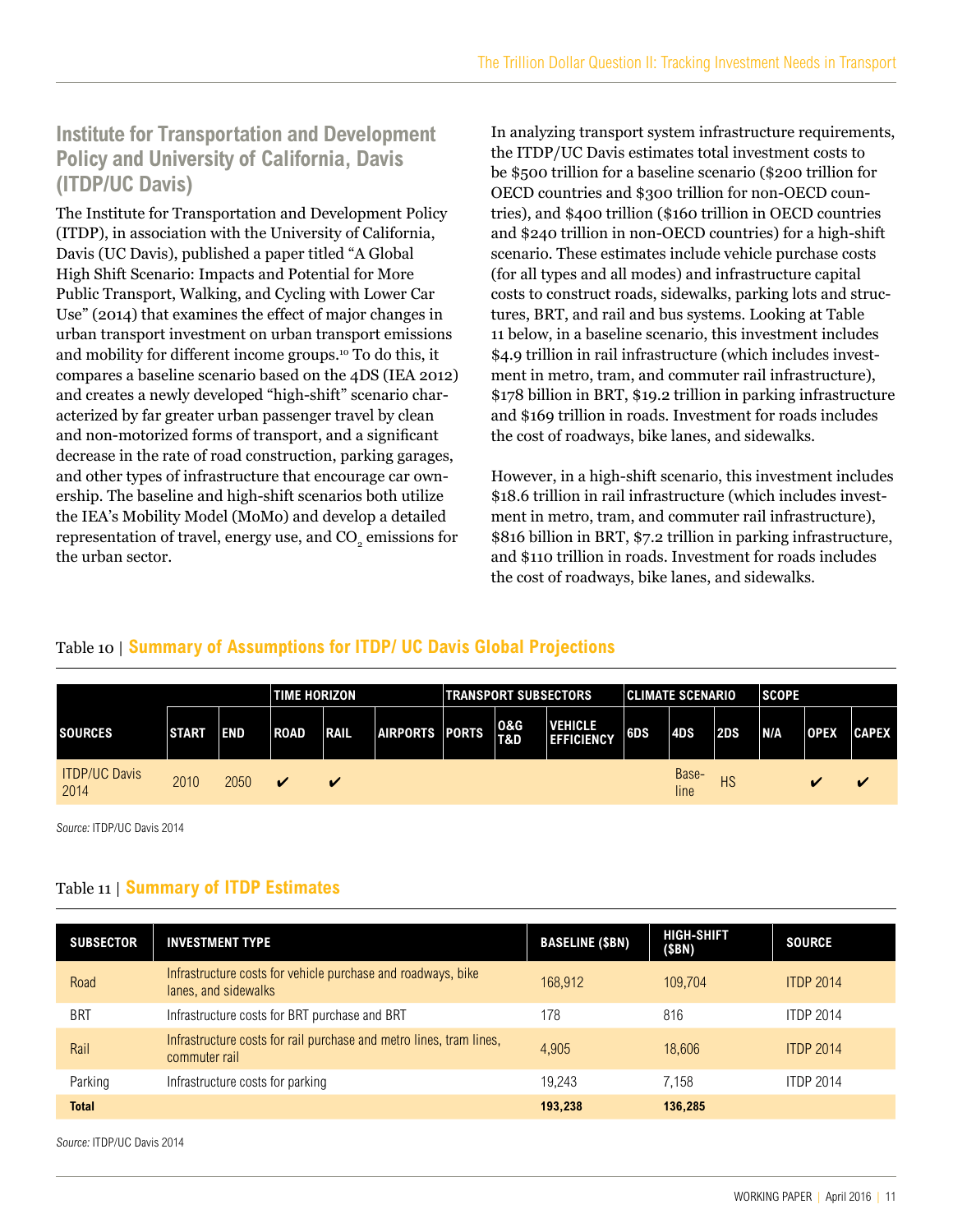

#### <span id="page-11-0"></span>Figure 5 | **Capex versus Opex for Baseline and High-Shift Scenarios**

#### Table 12 | **Capex versus Opex Split (in \$tr)**

|                 | <b>CAPEX</b> | <b>OPEX</b> |  |
|-----------------|--------------|-------------|--|
| <b>Baseline</b> | 203.7        | 309.0       |  |
| High-shift      | 1512         | 269.5       |  |

Source: ITDP/UC Davis 2014

The total investment costs for a low-carbon "high-shift" scenario are 20 percent less than the baseline scenario. This cumulative savings amounts to roughly \$100 trillion, or \$2.5 trillion annually, in a 2DS compared to a 4DS between 2010 and 2050.

Unlike all estimates besides that of IEA 2013, the ITDP/ UC Davis figure is a cumulative investment that consists of capital expenditure (capex) and operating expenditure (opex). The analysis for capex includes vehicle purchases and infrastructure, whereas opex primarily consists of fuel purchase and O&M expenses. As we see in Table 12, investment required for capex would be \$203.7 trillion in a baseline scenario and \$151.2 trillion in a 2DS. Investment required for opex would be \$309 trillion in a baseline scenario and \$269.5 trillion in a 2DS.<sup>11</sup>

Breaking this down further (Table 13), the ITDP reports that vehicle purchase costs would be \$117 trillion in a 4DS and \$97 trillion in a 2DS, and would include the purchase of private vehicles, buses, BRT, and rail. Fuel purchase costs would be

### Table 13 | **Summary of ITDP Estimates (in \$bn)**

|                       |                                | <b>BASELINE</b> | <b>HIGH-SHIFT</b> |  |
|-----------------------|--------------------------------|-----------------|-------------------|--|
|                       |                                | $2010 - 50$     | $2010 - 50$       |  |
|                       | Private vehicle                | 104,199         | 76,062            |  |
|                       | Bus                            | 7,081           | 8,721             |  |
|                       | <b>BRT</b>                     | 48              | 227               |  |
| <b>Purchase</b>       | Rail                           | 2,008           | 5,449             |  |
|                       | Cycle/e-bike                   | 3,390           | 6,243             |  |
|                       | Total<br><b>Purchase</b>       | 116,727         | 96,701            |  |
|                       | LDV-2W,<br>liquid fuel         | 34,024          | 23,346            |  |
|                       | Bus, liquid fuel               | 4,311           | 5,097             |  |
| Fuel                  | BRT, liquid fuel               | 54              | 213               |  |
|                       | Electricity                    | 534             | 1,180             |  |
|                       | <b>Total</b><br>Fuel           | 38,923          | 29,836            |  |
|                       | Road-related                   | 151,317         | 118,634           |  |
|                       | Private vehicle                | 76,065          | 54,402            |  |
|                       | Bus                            | 33,409          | 45,606            |  |
| 0&M                   | <b>BRT</b>                     | 638             | 2,637             |  |
|                       | Rail                           | 7,788           | 16,462            |  |
|                       | Cycle/e-bike                   | 880             | 1,939             |  |
|                       | <b>Total</b><br>0&M            | 270,095         | 239,681           |  |
|                       | Roadway                        | 59,967          | 28,726            |  |
|                       | Parking                        | 19,243          | 7,158             |  |
|                       | <b>Bike lanes</b>              | 160             | 1,172             |  |
|                       | <b>Sidewalks</b>               | 4,586           | 3,744             |  |
|                       | <b>BRT</b>                     | 129             | 590               |  |
| <b>Infrastructure</b> | <b>Metro lines</b>             | 1,141           | 6,449             |  |
|                       | <b>Tram lines</b>              | 423             | 1,073             |  |
|                       | Commuter rail<br>lines         | 1,333           | 5,636             |  |
|                       | <b>Total</b><br>infrastructure | 86,983          | 54,547            |  |
| <b>Total costs</b>    |                                | 512,728         | 420,765           |  |

Source: ITDP/UC Davis 2014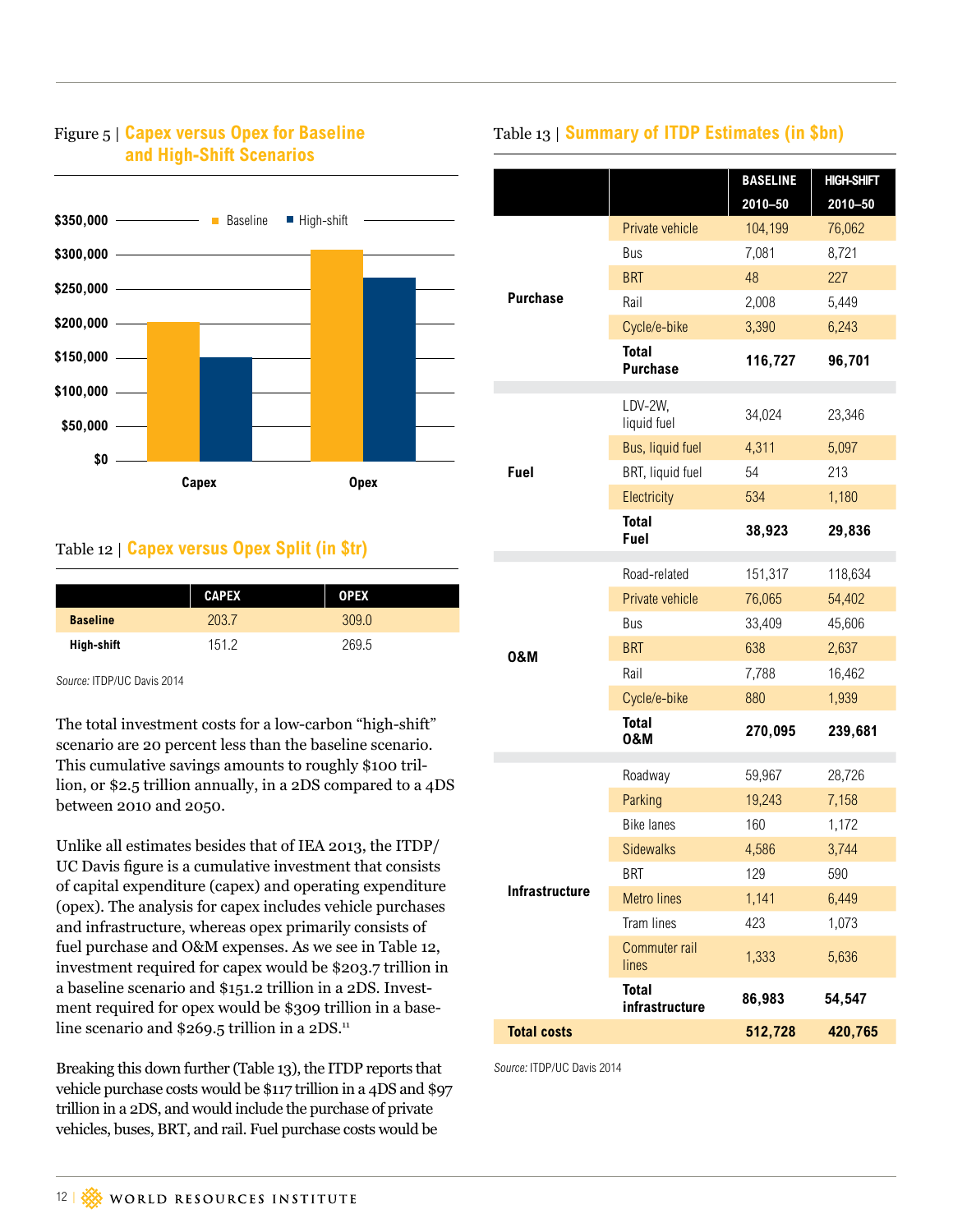\$39 trillion in a baseline scenario and \$30 trillion in a 2DS, and include electricity and liquid fuel for long-distance vehicles (LDV), buses, and BRT. O&M expenses would be \$270 trillion in a baseline scenario and \$240 trillion in a 2DS, and include costs for roads, private vehicles, buses, BRT, and rail. Infrastructure construction costs would be \$87 trillion in a baseline scenario and \$55 trillion in a 2DS, and include roads, parking, bike lanes, sidewalks, BRT, metro lines, tram lines, and commuter rail lines. In summary, vehicle purchase costs account for all types of vehicles and all modes; fuel costs account for all types of vehicles and all modes; vehicle and transit system operating and maintenance costs include daily O&M costs and infrastructure maintenance costs; and infrastructure capital costs include the one-time investment costs to construct roads, sidewalks, parking lots and structures, as well as BRT, rail, and bus systems.

# **SUMMARY OF GLOBAL INVESTMENT NEEDS**

In synthesizing these estimates, the IEA, OECD, McKinsey, and ITDP/UC Davis produced original estimates, whereas the WEF and NCE repackaged existing estimates based on OECD and IEA data.12 Only the IEA and ITDP/UC Davis reports integrate operating expenditures in their global investment needs estimates.

A summary of all global estimates surveyed in this paper is presented below in Table 14; each estimate is quoted directly from the corresponding source.

In developing a comprehensive investment needs estimate later in the paper we only use capex estimates.

# **DEVELOPING A CONSOLIDATED GLOBAL INVESTMENT NEEDS ESTIMATE**

Based on the global investment needs estimates surveyed in Section 2, we developed a range of annual transport infrastructure needs up to 2030. We used the most up-todate projections for every subsector for capital investment in order to build a consolidated estimate. We have only considered the investment required for construction of new projects or reconstruction and rehabilitation of old infrastructure. Our investment needs analysis does not take into account investment in rolling stock, operational costs, or repairs and maintenance of the infrastructure.

We use the land transport projections—covering roads, parking, BRT, rail, and HSR—from the IEA's "Global Land Transport Infrastructure Requirements" (2013). These projections constitute the most up-to-date and comprehensive

| <b>SOURCES</b>                      | <b>TIME</b><br><b>PERIOD</b> | <b>CLIMATE</b><br><b>SCENARIO</b> | <b>TARGET</b>         | <b>ROAD</b> | <b>PARKING RAIL</b> |          | <b>BRT</b> | <b>HSR</b> | <b>AIRPORTS</b>          | <b>PORTS</b> | <b>VEHICLE</b><br><b>TECH</b> | <b>0&amp;G INTER-</b><br><b>REGIONAL</b><br><b>TRANSPORTA</b> | <b>TOTAL</b> |
|-------------------------------------|------------------------------|-----------------------------------|-----------------------|-------------|---------------------|----------|------------|------------|--------------------------|--------------|-------------------------------|---------------------------------------------------------------|--------------|
| <b>IEA 2013</b>                     | $2010 - 50$                  | 2DS                               | $2^{\circ}$           | \$61,100    | \$24,000            | \$9,300  | \$406      | \$4,100    | $\overline{\phantom{m}}$ |              |                               |                                                               | \$98,906     |
| <b>IEA 2013</b>                     | 2010-50                      | 4DS/6DS                           | $4^{\circ}/6^{\circ}$ | \$75,400    | \$33,600            | \$7,800  | \$48       | \$1,400    | $\hspace{0.05cm}$        |              |                               |                                                               | \$118,248    |
| <b>WEF 2013</b>                     | $2010 - 30$                  | 2DS                               | $2^{\circ}$           | \$8,000     |                     | \$5,000  |            |            | \$2,300                  | \$800        | \$20,640                      |                                                               | \$36,740     |
| WEF 2013                            | 2010-30                      | 4DS/6DS                           | $4^{\circ}/6^{\circ}$ | \$8,000     |                     | \$5,000  |            |            | \$2,300                  | \$800        | \$16,908                      |                                                               | \$33,008     |
| <b>OECD 2012</b>                    | $2009 - 30$                  | للمستدرج                          |                       |             |                     | \$5,000  |            |            | \$2,200                  | \$830        |                               | \$241                                                         | \$8,271      |
| NCE 2014b                           | $2015 - 30$                  | Basecase                          | $6^{\circ}$           | \$6,200     |                     | \$4,690  |            |            | \$2,080                  | \$700        |                               |                                                               | \$13,670     |
| <b>McKinsey</b><br>2013             | $2013 - 30$                  |                                   |                       | \$16,600    |                     | \$4,500  |            |            | \$2,000                  | \$700        |                               |                                                               | \$23,800     |
| ITDP/UC<br>Davis 2014               | 2010-50                      | High-shift                        | $2^{\circ}$           | \$109,704   | \$7,158             | \$18,606 | \$816      |            |                          |              |                               |                                                               |              |
| <b>ITDP/UC</b><br><b>Davis 2014</b> | $2010 - 50$                  | <b>Baseline</b>                   | $4^\circ$             | \$168,912   | 19.243              | \$4,905  | \$178      |            |                          |              |                               |                                                               |              |

#### Table 14 | **Summary of Global Investment Needs Estimates (in \$bn)**

Source: Authors, based on IEA 2013; WEF 2013; OECD 2012; NCE 2014b; McKinsey 2013; and ITDP/UC Davis 2014

Notes: Actual figures as presented in the respective studies.

a. OECD 2012 explains that its figure for world total investment needs in infrastructure (2009–30) includes \$241 billion investment in interregional transport infrastructure for oil and gas transportation and distribution (2010–35).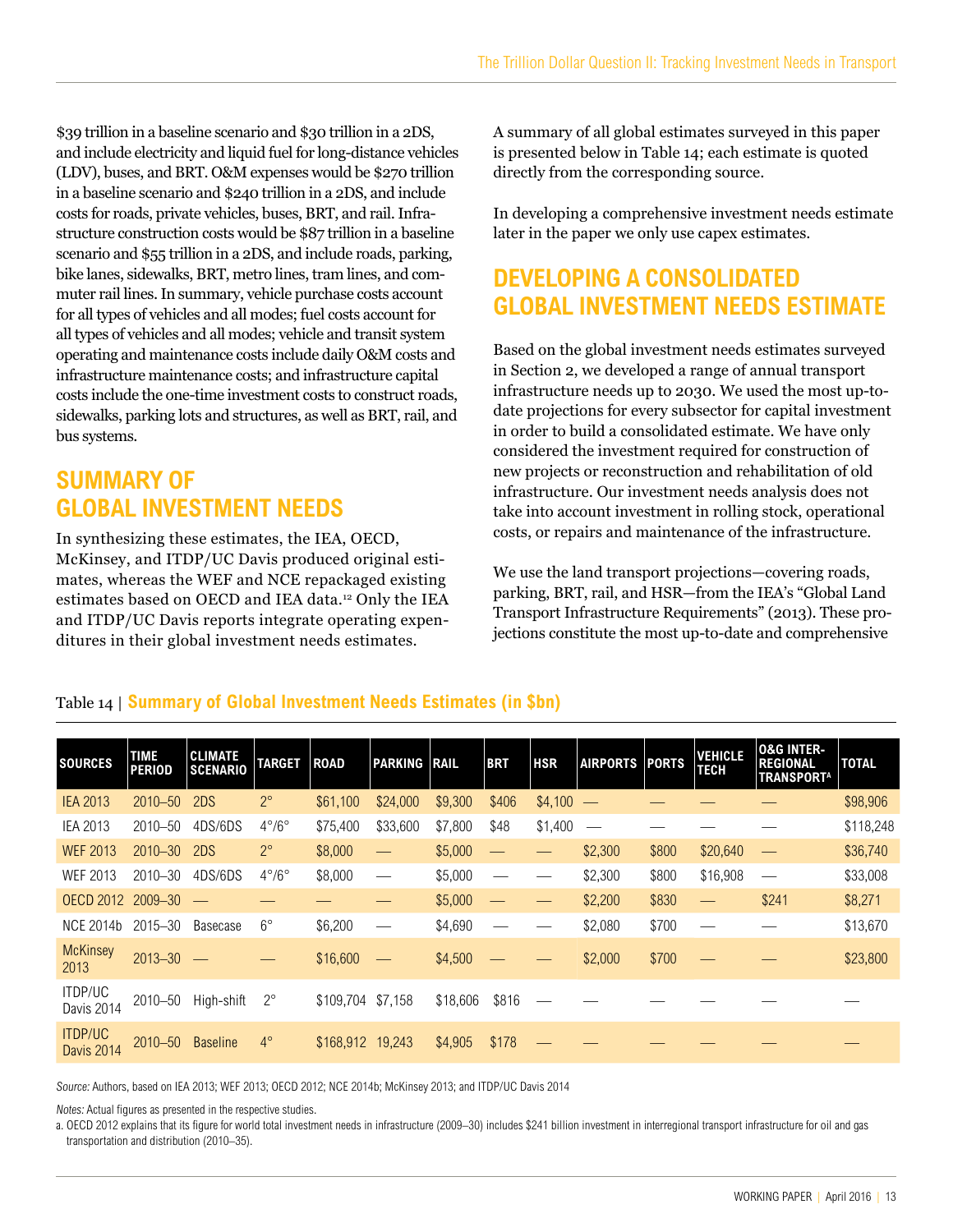

### Figure 6 | **Summary of Global Investment Needs (in \$bn)**

### Table 15 | **Transport Infrastructure Investment Needs Summary (in \$bn)**

| <b>SUBSECTOR</b> | 4DS     | % OF 4DS | 2DS     | % OF 2DS | <b>4DS TO 2DS</b><br><b>SHIFT</b> | % SHIFT  | <b>SOURCE</b>    |
|------------------|---------|----------|---------|----------|-----------------------------------|----------|------------------|
| Road             | \$1,375 | 58.7%    | \$1,135 | 55.8%    | (\$240)                           | $-17.5%$ | <b>IEA 2013</b>  |
| Parking          | \$635   | 27.1%    | \$505   | 24.8%    | (\$130)                           | $-20.5%$ | <b>IEA 2013</b>  |
| Rail             | \$130   | 5.5%     | \$155   | 7.6%     | \$25                              | 19.2%    | <b>IEA 2013</b>  |
| <b>BRT</b>       | \$1     | 0.0%     | \$9     | 0.4%     | \$8                               | 805.0%   | <b>IEA 2013</b>  |
| <b>HSR</b>       | \$47    | 2.0%     | \$73    | 3.6%     | \$26                              | 54.0%    | <b>IEA 2013</b>  |
| Airports         | \$105   | 4.5%     | \$105   | 5.2%     | n/a                               | n/a      | <b>OECD 2012</b> |
| <b>Ports</b>     | \$40    | 1.7%     | \$40    | 1.9%     | n/a                               | n/a      | <b>OECD 2012</b> |
| Interregional    | \$11    | 0.5%     | \$11    | 0.6%     | n/a                               | n/a      | <b>OECD 2012</b> |
| <b>Total</b>     | \$2,344 |          | \$2,033 |          | ( \$311)                          |          |                  |

Source: Authors, based on IEA 2013, and OECD 2012

Notes:

1. O&M costs have been excluded from the investment estimates.

2. OECD 2012 does not account for climate impact of suggested investment needs.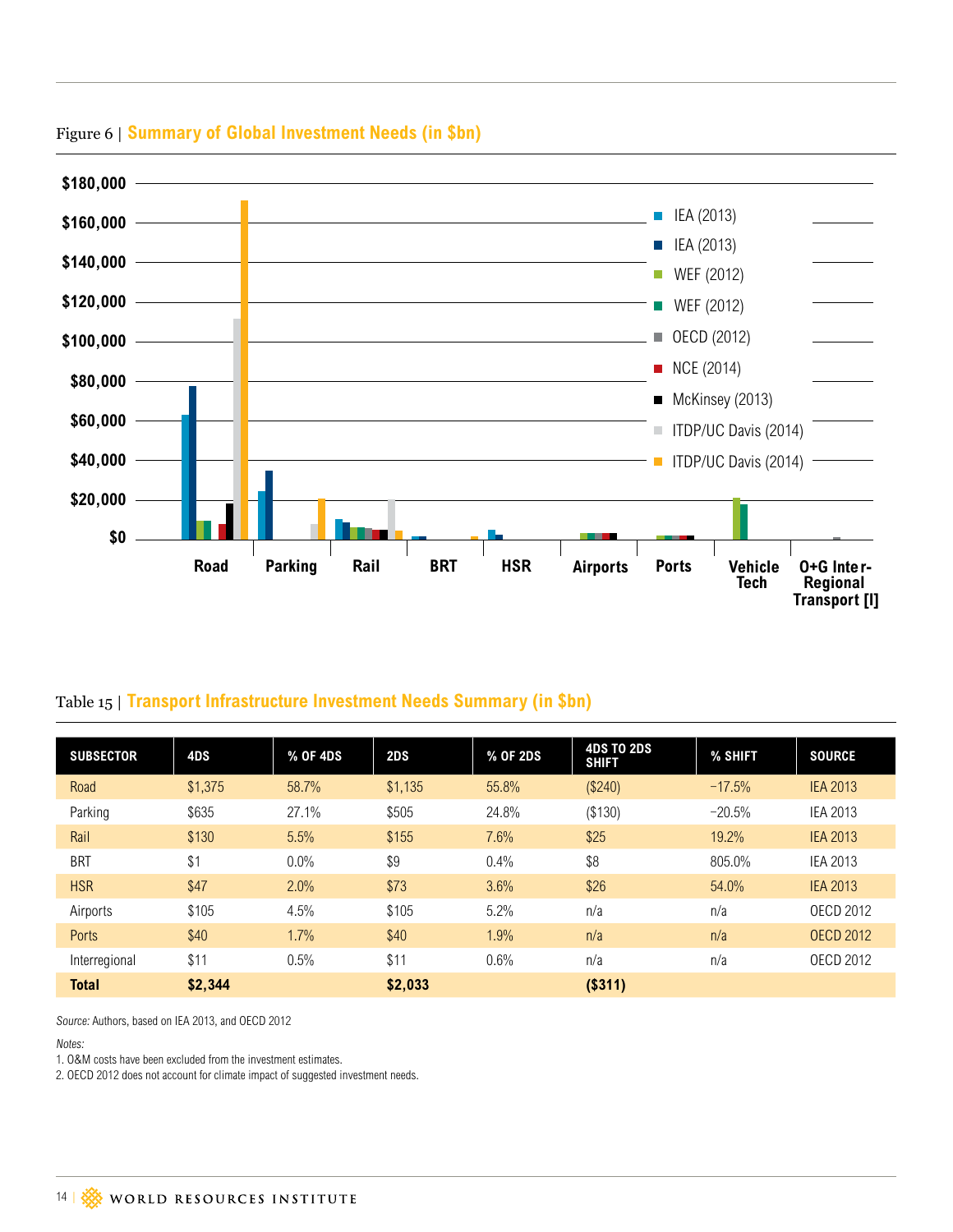

#### Figure 7 | **Transport Infrastructure Investment Needs Summary (in \$bn)**

forecast of land infrastructure needs that takes into account data points for travel demand from 33 countries. The IEA projections are based on the travel demand projections of the IEA's Mobility Model.<sup>13</sup> Each transport subsector has been considered with regards to the 4DS and 2DS for transport sector growth. The projections distinguish between capital expenditure and spending needs for maintenance, which makes it easier to identify the investment needs for capital projects for these subsectors.

For strategic transport infrastructure such as airports, ports (seaports and dryports), and interregional infrastructure, we use the projections from Strategic Transport Infrastructure Needs to 2030 (OECD 2012) as this is the only global estimate covering these subsectors. From a climate scenario perspective on investment needs, this is not a perfect union, because the OECD does not specify a climate scenario, while IEA projections are based on the 2DS and 4DS. Cumulative investment in airports, ports, and interregional infrastructure is \$156 billion; that amounts to 6.6 percent of the 4DS estimate and 7.7 percent of our 2DS estimate. Because insufficient data are available on investment needs for these transport subsectors in the context of specific climate scenarios, we include these estimates as an

indicative figure to get an idea of the full range of transport investment needs.

This consolidation of estimates gives us two different estimates, one for a 4DS pathway for transport and another for a 2DS pathway, generated as savings from reduced spending on roads and parking (see Figure 7). The 4DS estimate of \$2.3 trillion is 15 percent higher than the 2DS estimate of \$2 trillion, which shows that a low-carbon investment pathway that prioritizes sustainable transport will cost less in the future. When compared to the global investment flows estimates of \$1.4 trillion to \$2.1 trillion (Lefevre and Leipziger 2014), the projected needs for a 4DS lie outside the range of current financial means and indicate an investment gap of between \$244 billion and \$944 billion per year. In contrast, projected investment needs to achieve a 2DS lie within the current flows range of \$1.4 trillion to \$2.1 trillion. Thus, on a global scale, current financial flows could be adequate to meet the future transport infrastructure needs under a 2DS pathway. If we assume that the financial flows lie at the lower end, that is, \$1.4 trillion, the maximum shortfall for the 2DS is \$633 billion, which is \$311 billion less than the maximum shortfall under the 4DS.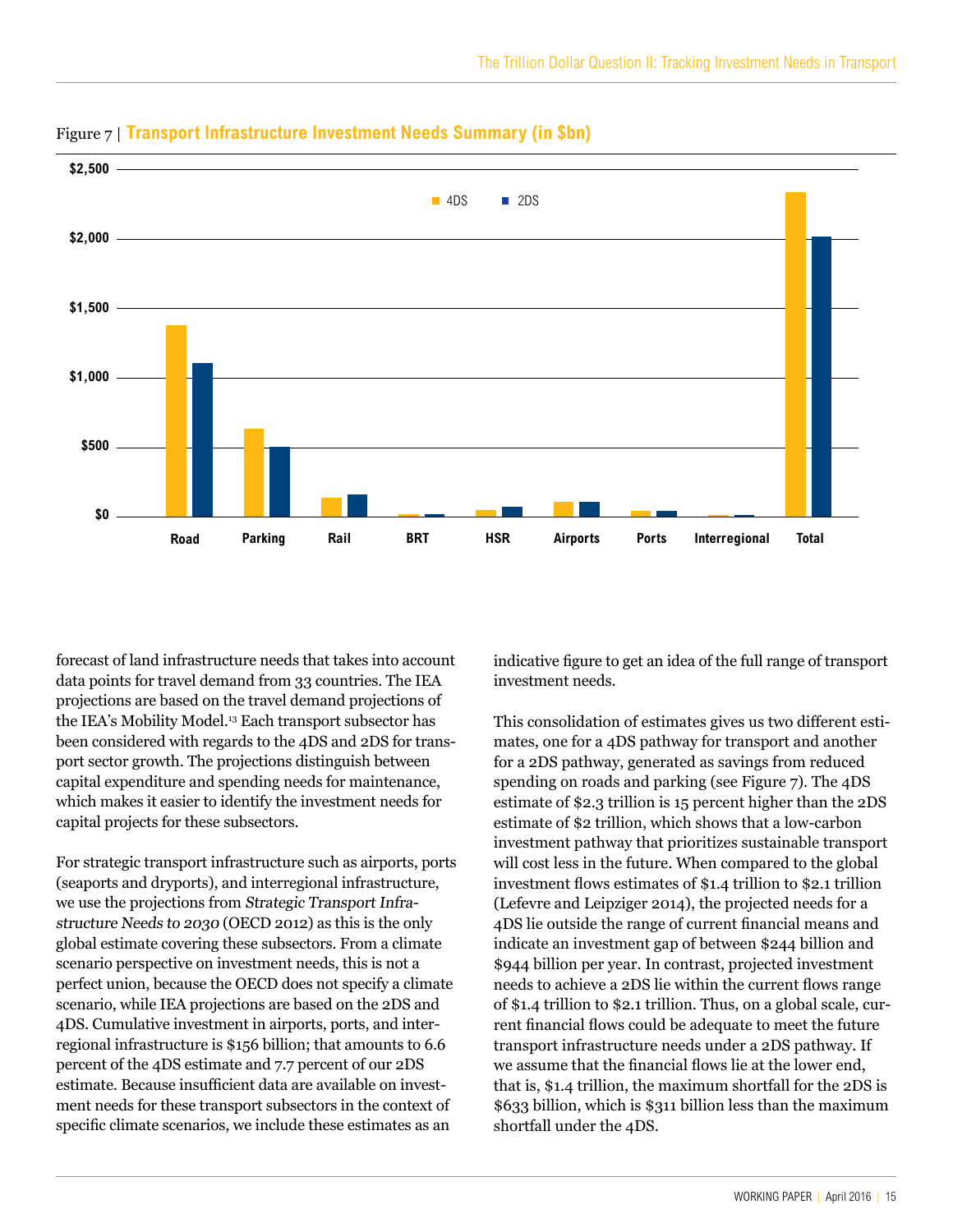

There is also a significant economic cost to pursuing a 4DS path of development. The IEA estimates that low-carbon transport in a 2DS can save \$20 trillion in infrastructure expenditures; if vehicles and fuel are included, the total potential savings is \$70 trillion. The New Climate Economy report suggests that urban sprawl in the United States adds costs of around \$400 billion per year, mostly resulting from greater infrastructure, public service delivery, and transport costs. Similarly, the report indicates that congestion has been imposing high costs on several cities.

The World Bank estimates that congestion costs run up to 3.5 percent of the city's GDP in Buenos Aires, 2.6 percent in Mexico City, and 4 percent in Cairo. The OECD estimates that the social costs of road transport in OECD countries, China, and India combined are \$3.5 trillion per year, including the value of health impacts and lives lost (NCE 2014c). Therefore, a low-carbon 2DS pathway not only can serve as an instrument to save money for governments but also can help avoid enormous economic costs in the long term.



#### Figure 9 | **Transport Infrastructure Investment: 4DS to 2DS Shift, 2010–30 (in \$bn)**

# <span id="page-15-0"></span>Figure 8 | **A 2DS Pathway is Within Current Financial Flows**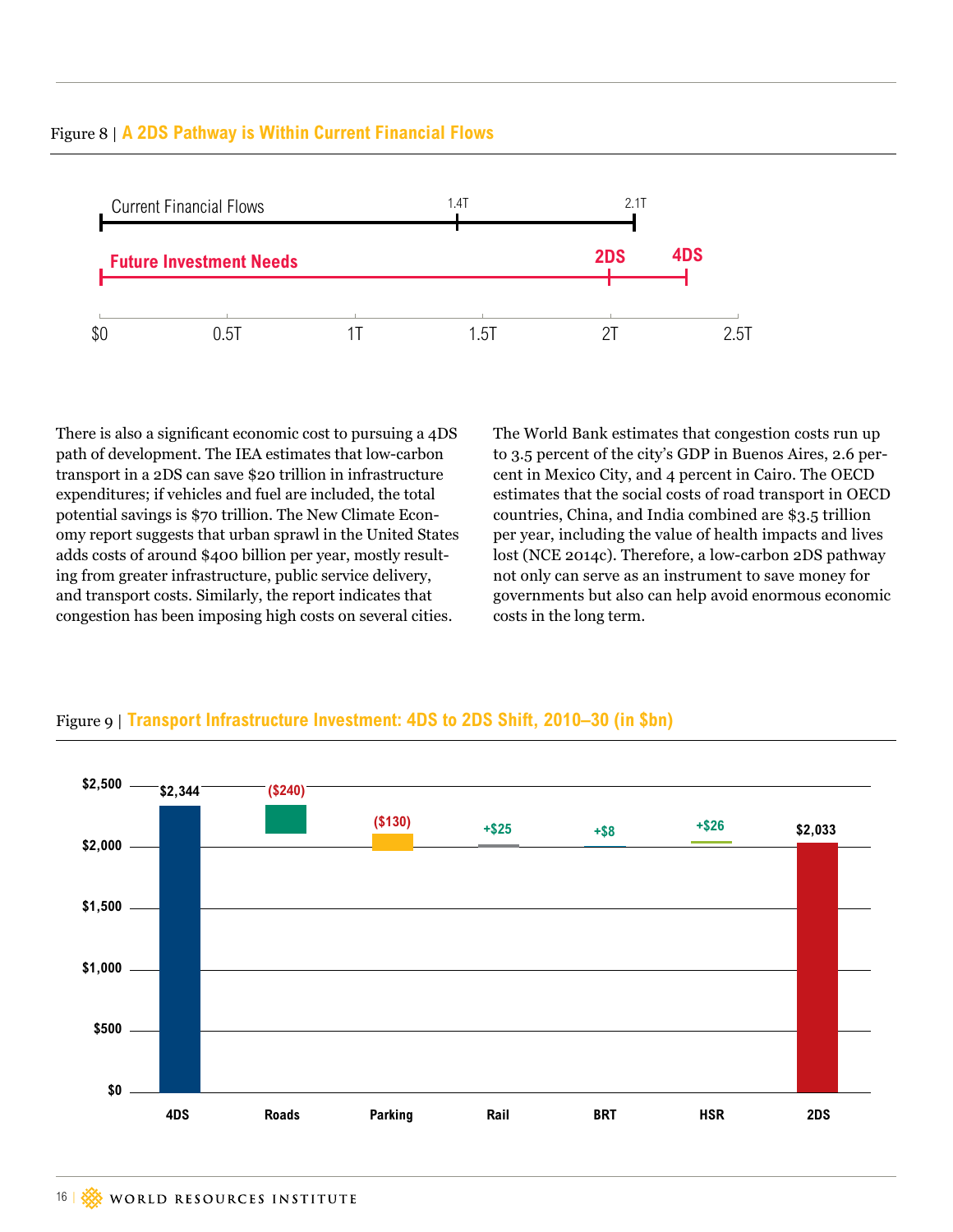# <span id="page-16-0"></span>**LIMITATIONS OF ANALYSIS**

Given the multiple efforts to date to quantify transport investment needs using different approaches, it is important to clarify and analyze the underlying assumptions of these estimates before developing a consolidated estimate.

None of the studies used for our consolidated estimate take into account the rebound effect (increased travel activity resulting from availability of infrastructure) or the impact on latent demand for each mode as we witness a modal shift in transport infrastructure investments. Therefore, the true scale of investment needs differs from these projections and will depend greatly on which path of development is pursued.

It is also possible that the 2DS may be cheaper than the consolidated estimate provided in this report, as the underlying estimates do not take into account the limiting effect of 2DS development on other modes, such as air travel, shipping/freight, and interregional infrastructure. If we pursue a 2DS investment pathway that relies less on road infrastructure and more on sustainable modes such as HSR/rail and BRT, we may also see less need to invest in smaller airports, expansion of existing ports, and interregional infrastructure, but these effects have not been studied by the OECD or IEA. According to OECD 2012, 35 percent of seaborne freight traffic consists of transporting fossil fuel; hence reducing dependence on fossil fuels will have an impact on future port infrastructure needs.

Another element worth considering is the impact of a low-carbon pathway on the financial capacity. Would the transition's impact on the value of existing investments that is, the assets it would strand—reduce the capacity of investors and governments to invest? The Climate Policy Initiative (CPI 2014) did a first evaluation of the impact on the global financial system of investment in a lowcarbon economy, considering investment needs, operating expenses, use of capital stock (depreciation and amortization), financing costs, and the impact of stranded assets. Currently, not enough analysis and information is available, but this is certainly a crucial next step to inform the debate and the policymaking.

We have already discussed the misalignment of climate scenarios and approaches between different studies. While the IEA clearly establishes the basis for 2DS and 4DS travel needs and investment estimates, the OECD, which serves as a base case for many estimates, does not clearly specify if the projected path will lead to a 6DS or a 4DS. The confusion is exacerbated by the fact that the WEF uses the OECD estimates as a base case for the 4DS and NCE uses the same estimates as a base case for the 6DS.

Another important point is that these estimates are restricted to global needs and flows and do not take into account the flows-versus-needs balance on a regional or country level. A similar exercise at regional and national levels is essential in order to assess the true flows-versusneeds equation in various regions. Similarly, we do not have a flows estimate disaggregated in terms of transport subsectors, which makes it impossible to compare subsector needs with investment flows in those particular subsectors.

Given the lack of uniformity of approach among these various estimates (and between regional and global estimates), the regional estimates may not be comparable to the global investment needs estimates in our paper.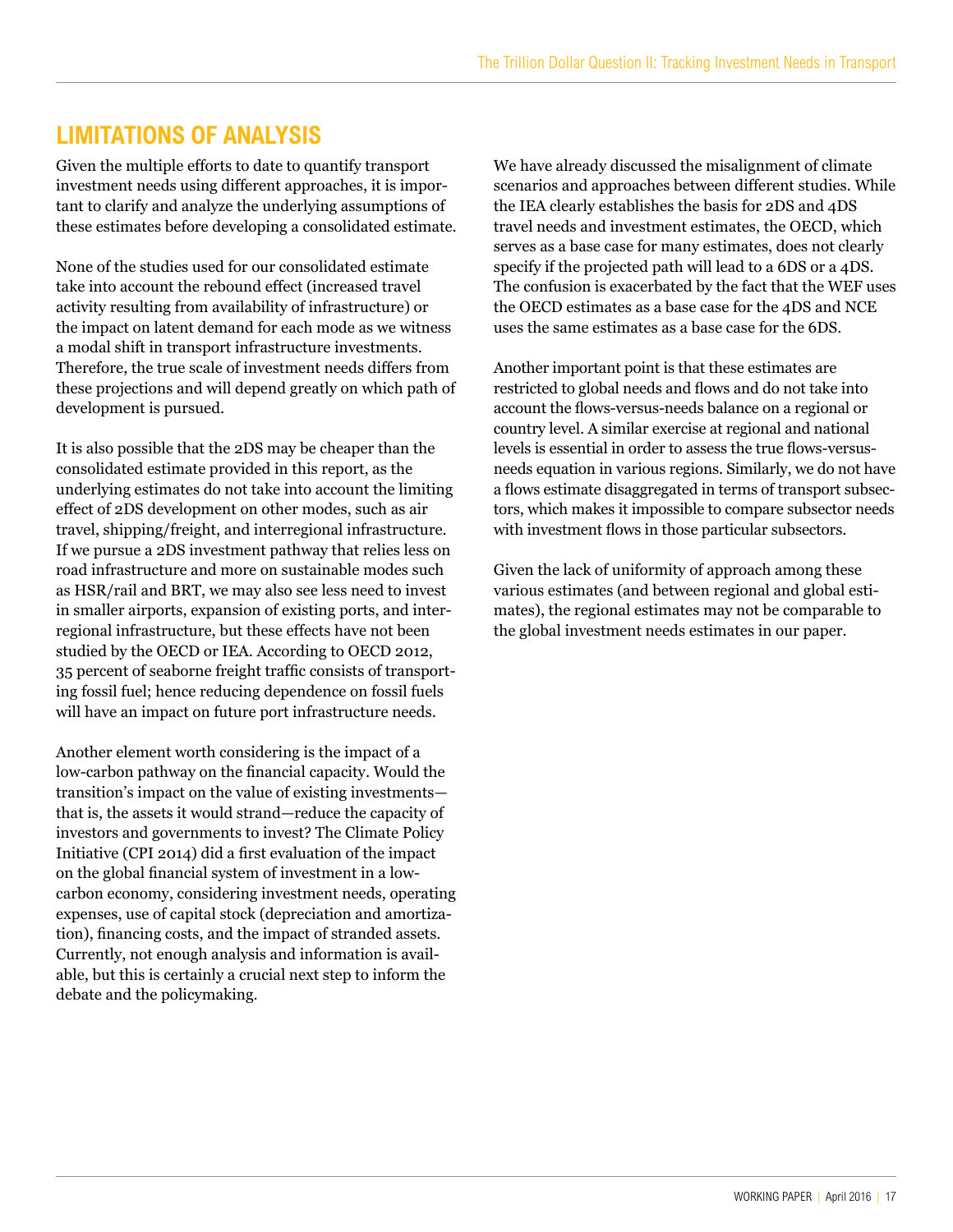# **CONCLUSION**

The synthesis of studies presented in this paper can be summarized in three main points:

- $\blacksquare$  A low-carbon pathway for transport infrastructure development is likely to be more affordable than the current business-as-usual approach that prioritizes road infrastructure.
- $\blacksquare$  A low-carbon 2DS pathway falls within the existing financial resources invested in transport.
- Realizing a low-carbon scenario in the transport sector will thus be a matter of shifting portfolios of investments, projects, and policies toward sustainable options. Policymakers have a critical role to play in this effort.

We base this conclusion on the consolidated estimate for transport infrastructure annual investment needs: \$2 trillion to achieve the 2DS and \$2.3 trillion to achieve the 4DS. Pursuing a 4DS will end up costing much more if we take into account the external costs resulting from congestion, air quality, and urban sprawl. The cost advantage of a low-carbon scenario is significant because of the already constrained fiscal resources in developing countries. The estimates presented in this paper reveal an emerging consensus that a low-carbon future of infrastructure development will cost less than current high-carbon patterns of development, and significantly less over the long term.

Moreover, our analysis demonstrates that a low-carbon scenario is within the current means. This opens up an array of new options for prioritizing sustainable transport investment. Hence, a greener path toward transport infrastructure is not only attractive as a climate change mitigation strategy, but it is also feasible, that is, within the current financial flows invested in the transport sector. In addition, it has the potential to bring more overall prosperity through financial savings.

The allocation decision depends on the path of development pursued by different countries, which means that local and national policymakers are the strategic players in driving this shift toward sustainable transport modes. Their policy and public investment decisions will frame the market and drive private investment. On a domestic level, policy leaders such as ministers of finance, ministers of transport, or directors of national development banks need to shift their involvement and portfolios in transport to support a lowcarbon pathway. Multilateral development banks can do the same, setting trends on low-carbon portfolio allocation, incentivizing and supporting more sustainable decisions by national and local decision makers.

In order to facilitate better decision-making that helps divert funds toward more sustainable modes of transport, there is still a need for more data inputs, data that are collected in a more systematic fashion and at the appropriate level of analysis. Once there is similar analysis and improved data on investment flows and needs available on national and regional levels, policymakers, investors (private, public, domestic, and ODA), and researchers can direct their efforts in a more focused manner. Our review of regional needs estimates reveals that regional estimates do not adequately capture the needs of fast-growing developing countries, especially in Africa.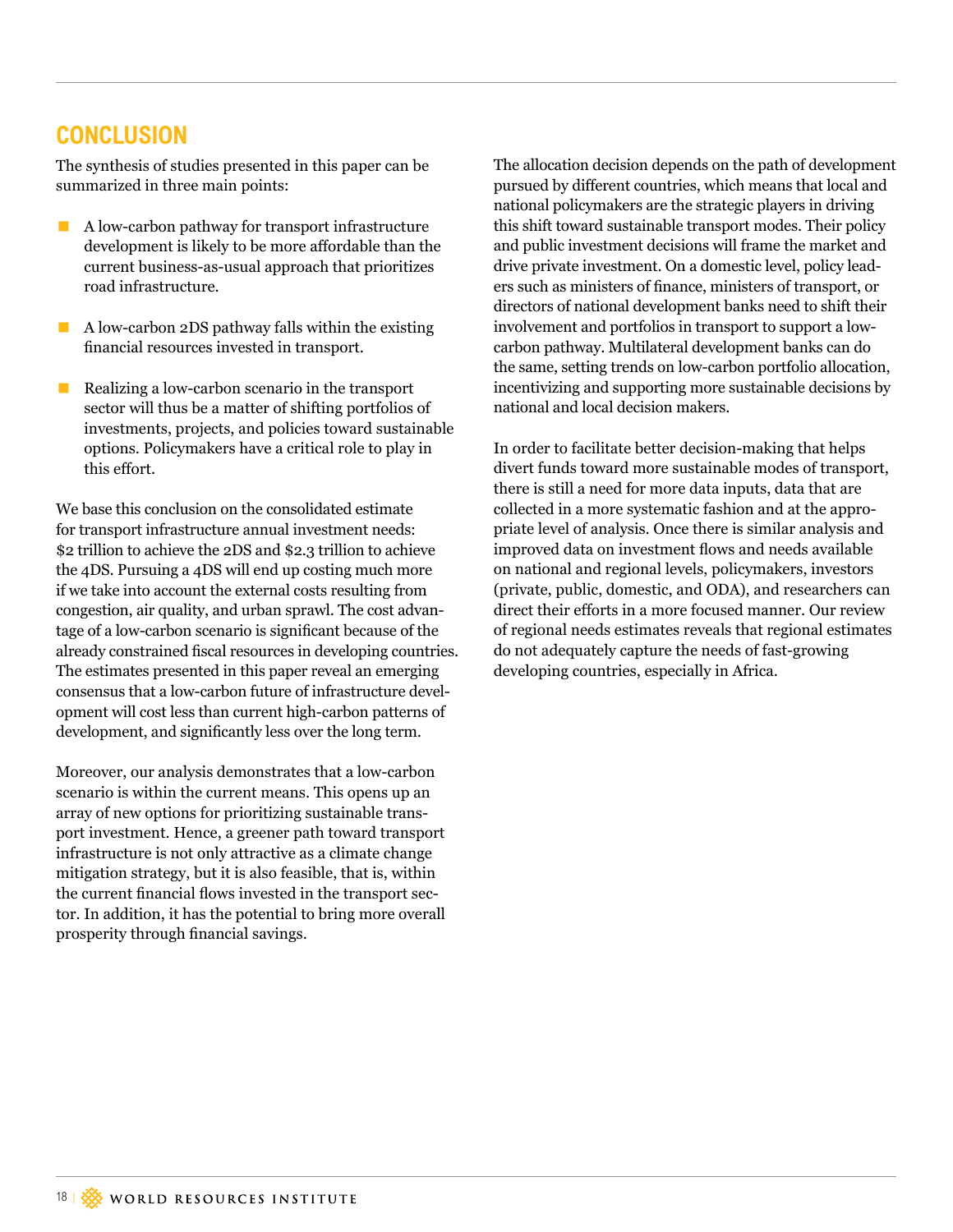# APPENDIX

### **Regional Estimates**

While global estimates are generally more comprehensive than ones made on the regional level (given the different approaches and varying scope of studies from which the latter are derived), they often do not provide disaggregated regional data despite using regional data for estimating global demand. Although several independent regional estimates for investment needs are discussed in this section, information, data, and consistency needed to aggregate the estimates into a cohesive number is clearly lacking.

According to the UN Population Division, world population is projected to grow by 1.1 billion between 2015 and 2030 (see Table 16). Asia, Africa, and

Latin America and the Caribbean will contribute the most to global population growth. Together these three regions will add around 1 billion people to the world population, accounting for 96 percent of population growth during this time period. Given the strong link between population growth and transport infrastructure investment needs, this section of the report focuses on investment needs estimates for Asia, Africa, and Latin America and the Caribbean presented in various region-specific projections.

These regions will also experience the greatest growth in urbanization, with 1 billion additional urban residents expected in Asia, Africa, and Latin America and the Caribbean (see Table 17). This is another indicator that these three regions will experience great demand for new infrastructure.

#### Table 16 | **World Population Projections (in thousands)**

|                             | 2010      | 2015      | 2030      | 2050      | <b>CHANGE</b><br>2015-30 | <b>CAGR</b><br>2015-30 |
|-----------------------------|-----------|-----------|-----------|-----------|--------------------------|------------------------|
| World                       | 6,916,183 | 7,324,782 | 8,424,937 | 9,550,945 | 1,100,155                | 0.94%                  |
| Africa                      | 1,031,084 | 1,166,239 | 1,634,366 | 2,393,175 | 468,127                  | 2.28%                  |
| Asia                        | 4,165,440 | 4,384,844 | 4,886,846 | 5,164,061 | 502,002                  | 0.73%                  |
| Europe                      | 740.308   | 743.123   | 736.364   | 709.067   | $-6.759$                 | $-0.06\%$              |
| Latin America and Caribbean | 596,191   | 630,089   | 716,671   | 781.566   | 86,582                   | 0.86%                  |
| Northern America            | 346.501   | 361.128   | 403.373   | 446.201   | 42.245                   | 0.74%                  |
| Oceania                     | 36.659    | 39,359    | 47.317    | 56.874    | 10.658                   | 1.28%                  |

Source: Authors, based on United Nations, Department of Economic and Social Affairs, Population Division, World Urbanization Prospects: The 2014 Revision

#### Table 17 | **Urban Population Projections (in thousands)**

|                             | 2010     | 2015      | 2030      | 2050      | <b>CHANGE</b><br>2015-30 | <b>CAGR</b><br>2015-30 |
|-----------------------------|----------|-----------|-----------|-----------|--------------------------|------------------------|
| Africa                      | 394,940  | 471,602   | 770.068   | 1,338,566 | 298,466                  | 3.32%                  |
| Asia                        | ,864,836 | 2,113,137 | 2.752.457 | 3,313,424 | 639.320                  | 1.78%                  |
| Europe                      | 537,982  | 547,066   | 566,970   | 581,113   | 19.904                   | 0.24%                  |
| Latin America and Caribbean | 467.642  | 502.793   | 595.134   | 673.631   | 92.341                   | 1.13%                  |
| <b>Northern America</b>     | 279,949  | 294.834   | 339,782   | 390,070   | 44.948                   | 0.95%                  |
| Oceania                     | 25.924   | 27,853    | 33,747    | 41.807    | 5.894                    | 1.29%                  |

Source: Authors, based on United Nations, Department of Economic and Social Affairs, Population Division, World Urbanization Prospects: The 2014 Revision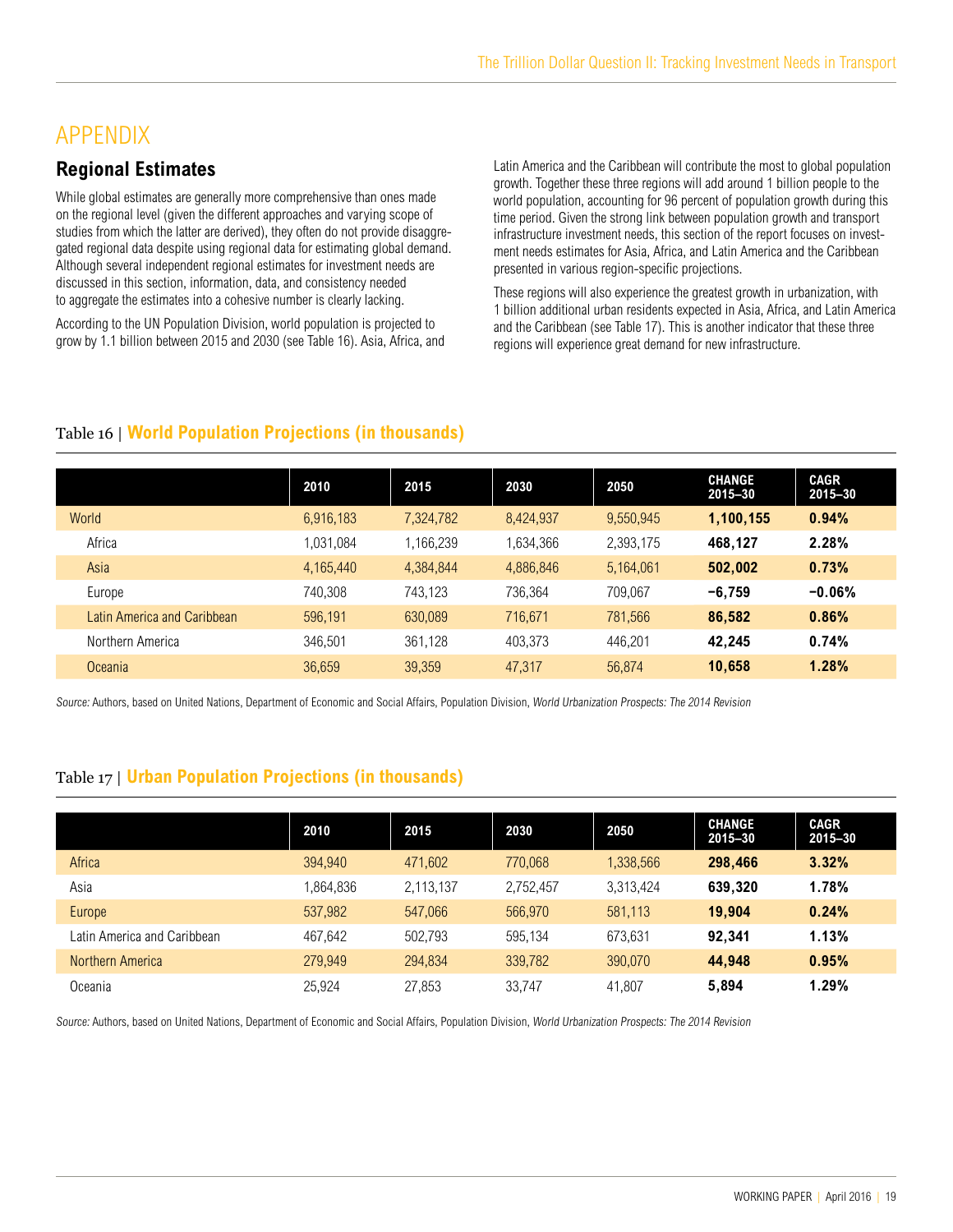#### Asia-Pacific

The Asian Development Bank's working paper "Estimating Demand for Infrastructure in Energy, Transport, Telecommunications, Water and Sanitation in Asia and the Pacific: 2010–2020" (ADBI 2010) estimates total infrastructure investment needs in Asia between 2010 and 2020 at \$8.33 trillion (in 2010 dollars; see Table 18). The report combines a top-down approach to estimate national investment needs with a bottom-up approach to estimate regional infrastructure needs. The top-down approach uses an econometric model developed by Fay (2001) to project the change in demand for infrastructure services.<sup>14</sup> The bottom-up approach for estimation of regional infrastructure demand identifies infrastructure projects at a regional scale and estimates the cost of their construction.15

The estimate covers transport (airports, ports, railways, and roads), telecommunications (landlines and mobile phones), energy (power), and water and sanitation for 32 developing countries in Asia. The infrastructure investment needs estimate does not specify a climate scenario and includes investment in new infrastructure as well as maintenance of infrastructure.

Of the total investment estimate for infrastructure, 35 percent, or \$2.9 trillion, is needed for transport infrastructure, which translates to around \$300 billion per year. Among the different subregions covered in this report, East and Southeast Asia's annual needs are \$161 billion, South Asia needs are \$121 billion annually, Central Asia requires \$11 billion, and the Pacific needs \$450 million for transport infrastructure annually.





#### Table 18 | **Transport Infrastructure Needs in Asia, 2010–20 (\$bn/year)**

| <b>SUBSECTOR</b> | <b>EAST AND</b><br><b>SOUTHEAST ASIA<sup>®</sup></b> | SOUTH ASIA <sup>b</sup> | <b>CENTRAL ASIAC</b> | <b>THE PACIFIC<sup>d</sup></b> | <b>TOTAL</b> |
|------------------|------------------------------------------------------|-------------------------|----------------------|--------------------------------|--------------|
| Airports         | 5.85                                                 | 0.51                    | 0.14                 | 0.01                           | 6.51         |
| Ports            | 21.80                                                | 3.65                    | 0.54                 |                                | 25.99        |
| Rail             | 1.63                                                 | 1.29                    | 0.61                 | __                             | 3.54         |
| Roads            | 132.15                                               | 115.68                  | 9.28                 | 0.44                           | 257.55       |
| <b>Total</b>     | 161.42                                               | 121.14                  | 10.58                | 0.45                           | 293.59       |

Source: ADBI 2010

Notes:

a. East and Southeast Asia: Cambodia, China, Indonesia, Laos, Malaysia, Mongolia, Myanmar, the Philippines, Thailand, and Vietnam

b. South Asia: Bangladesh, Bhutan, India, Nepal, and Sri Lanka

c. Central Asia: Afghanistan, Armenia, Azerbaijan, Georgia, Kazakhstan, the Kyrgyz Republic, Pakistan, Tajikistan, and Uzbekistan

d. The Pacific: Fiji, Kiribati, Papua New Guinea, Samoa, the Solomon Islands, Timor-Leste, Tonga, and Vanuatu

#### Table 19 | **Summary of Assumptions for Asia**

|                  | <b>TIME HORIZON</b> |            |             | <b>TRANSPORT SUBSECTORS</b> |                       |  |            |                                     | <b>CLIMATE SCENARIO</b> |            |     |     | <b>SCOPE</b> |              |
|------------------|---------------------|------------|-------------|-----------------------------|-----------------------|--|------------|-------------------------------------|-------------------------|------------|-----|-----|--------------|--------------|
| <b>ISOURCES</b>  | <b>ISTART</b>       | <b>END</b> | <b>ROAD</b> | <b>RAIL</b>                 | <b>AIRPORTS PORTS</b> |  | 0&G<br>T&D | <b>VEHICLE</b><br><b>EFFICIENCY</b> | 6DS                     | <b>4DS</b> | 2DS | N/A | <b>OPEX</b>  | <b>CAPEX</b> |
| <b>ADBI 2010</b> | 2010                | 2020       |             |                             |                       |  |            |                                     |                         |            |     |     |              |              |

Source: Authors, based on ADBI 2010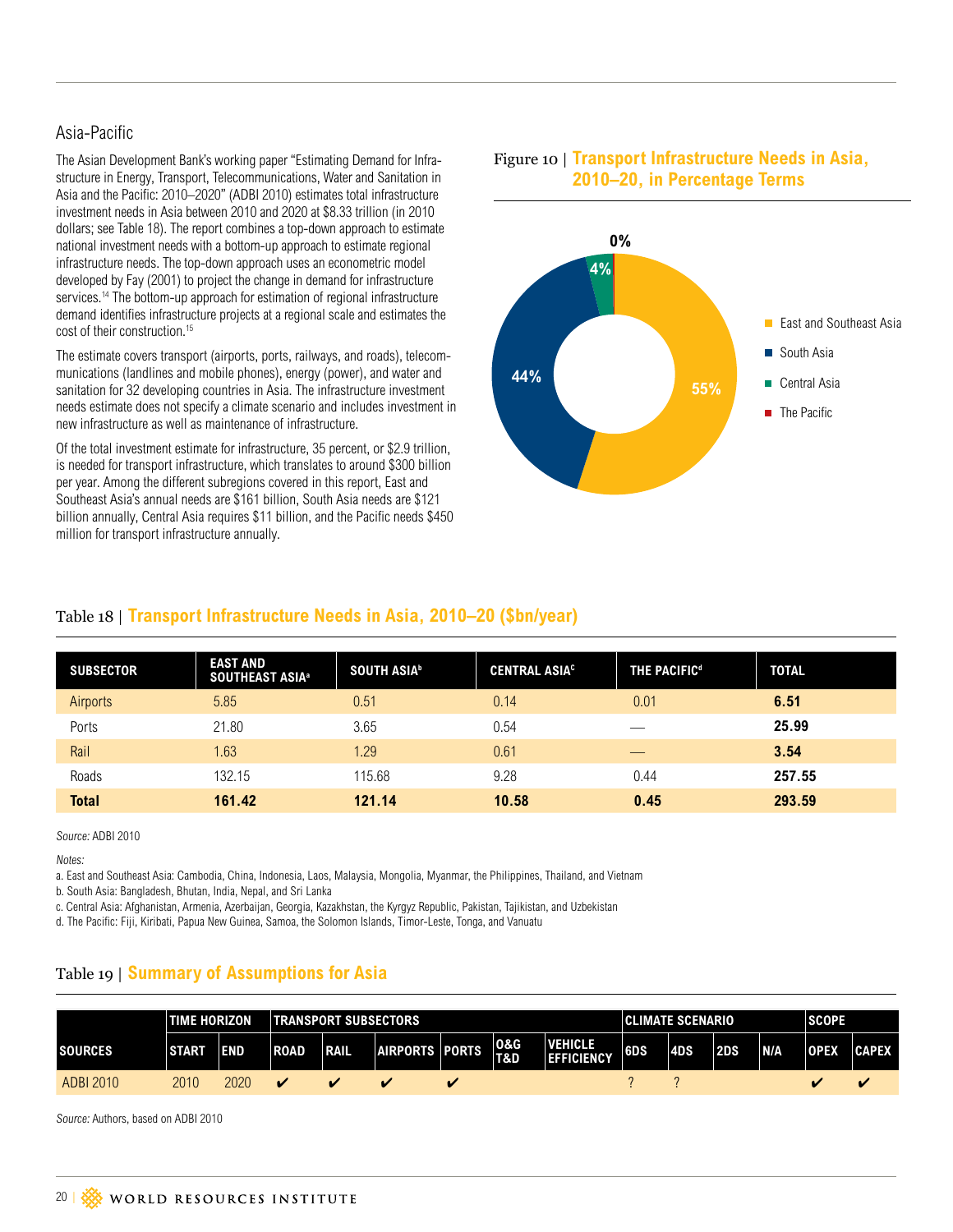#### Africa

The Africa Development Forum (created by the World Bank and the French Agency for Development) published Africa's Infrastructure: A Time for Transformation (ADF/WB 2010), which estimates infrastructure investment needs for the continent for the period 2006–15. The report covers investment needs in power, transport, irrigation, water and sanitation, and information and communication technology. It estimates annual investment needs of \$93 billion, of which \$60.4 billion is capital expenditure and \$33.0 billion is O&M.

The report projects transport investment needs at \$18.2 billion annually. More than half of this investment (or \$9.4 billion) will be spent on O&M, with the remaining \$8.8 billion needed for capital expenditures. The transport investment needs in the report cover roads, rail, ports, and airports.

The projection for new road infrastructure is based on a set of connectivity goals. These goals include the following: "(a) connecting large cities and international frontiers with a good-quality, two-lane paved road; (b) connecting intermediate cities and the provincial capital with a good quality, one-lane paved road; (c) increasing to 100 percent the proportion of the rural population living within 2 kilometers of an all-season road in the agricultural areas

comprising the 80 percent highest production value within each country; and (d) putting the urban population within 500 meters of a road supporting allseason bus access" (ADF/WB 2010).

The projection for rail investment needs in sub-Saharan Africa (excluding South Africa) considers the amount of resources required to rehabilitate the existing rail infrastructure; long-term maintenance neglect has caused a significant backlog, and the report estimates that \$3 billion is needed to rehabilitate existing infrastructure. The sub-Saharan rail network (excluding South Africa) consists of 44,000 kilometers of track, of which only 34,000 kilometers are operational. Once the current network is fully operational, it is expected that \$100 million will be required every year for track reconstruction and that \$20 million a year will go toward O&M. An additional \$80 million a year will be required to sustain an adequate rolling stock fleet. Thus, the combined annual investment for rail infrastructure is projected to be \$500 million for 10 years. The projections do not include investment needs for construction of new rail infrastructure, but they give an estimated cost of \$1.5 million per kilometer for flat terrain and \$5 million for rugged terrain. The Organization of African Unity approved a plan for 26,000 kilometers of new rail infrastructure for a pan-African rail network. There has been limited progress on the initial

#### Table 20 | **Summary of ADF/WB Africa Projected Needs (\$bn/year)**

| <b>INVESTMENT TYPE</b>   | <b>INFRASTRUCTURE</b> | <b>TRANSPORT</b> | <b>SOURCE</b> |
|--------------------------|-----------------------|------------------|---------------|
| New construction and O&M | 93.3                  | 18.2             | ADF/WB 2010   |
| New construction and O&M | 75.5                  | 20.3             | WB 2008       |

Source: Authors, based on ADF/WB 2010; and WB 2008

#### Table 21 | **Summary of PIDA Projected Needs (\$bn/year)**

| <b>TIME HORIZON</b> | <b>INVESTMENT TYPE</b> | <b>INFRASTRUCTURE</b> | <b>TRANSPORT PORTION</b><br>OF INFRASTRUCTURE | <b>SOURCE</b>    |
|---------------------|------------------------|-----------------------|-----------------------------------------------|------------------|
| $2012 - 20$         | New construction       | 8.5                   | 3.2                                           | <b>PIDA 2011</b> |
| $2012 - 40$         | New construction       | 13+                   | $5 + 4$                                       | <b>PIDA 2011</b> |

Source: Authors, based on PIDA 2014

Notes:

a. Prorated estimate on the basis of the transport investment share in the Priority Action Plan for 2012–20 as PIDA only quotes a consolidated figure for long-term infrastructure. Transport portfolio is 37 percent (\$25.4 billion/\$67.9 billion) of the short-term investment plan.

#### Table 22 | **Summary of Assumptions for Africa**

|                    | <b>TIME HORIZON</b> |            |                            | <b>TRANSPORT SUBSECTORS</b> |                    |                            |                       |                                     | <b>CLIMATE SCENARIO</b>                            |            |     |     | <b>SCOPE</b> |              |
|--------------------|---------------------|------------|----------------------------|-----------------------------|--------------------|----------------------------|-----------------------|-------------------------------------|----------------------------------------------------|------------|-----|-----|--------------|--------------|
| <b>SOURCES</b>     | <b>START</b>        | <b>END</b> | <b>ROAD</b>                | <b>RAIL</b>                 | AIRPORTS PORTS     |                            | 0&G<br><b>T&amp;D</b> | <b>VEHICLE</b><br><b>EFFICIENCY</b> | 6DS                                                | <b>4DS</b> | 2DS | N/A | <b>OPEX</b>  | <b>CAPEX</b> |
| <b>ADF/WB 2010</b> | 2006                | 2015       | $\boldsymbol{\mathcal{U}}$ | $\boldsymbol{\mathcal{U}}$  |                    |                            |                       |                                     | $\begin{array}{ccc} \gamma & & \gamma \end{array}$ |            |     |     |              |              |
| <b>WB 2008</b>     |                     | $\gamma$   | ✔                          | ✔                           |                    |                            |                       |                                     | $\gamma$ $\gamma$                                  |            |     |     |              |              |
| PIDA 2011, 2014    | 2012                | 2020       | $\checkmark$               | $\boldsymbol{\checkmark}$   | $\boldsymbol{\nu}$ | $\boldsymbol{\mathcal{U}}$ |                       |                                     |                                                    |            |     |     |              |              |

Source: Authors, based on PIDA 2014; WB 2008; and ADF/WB 2010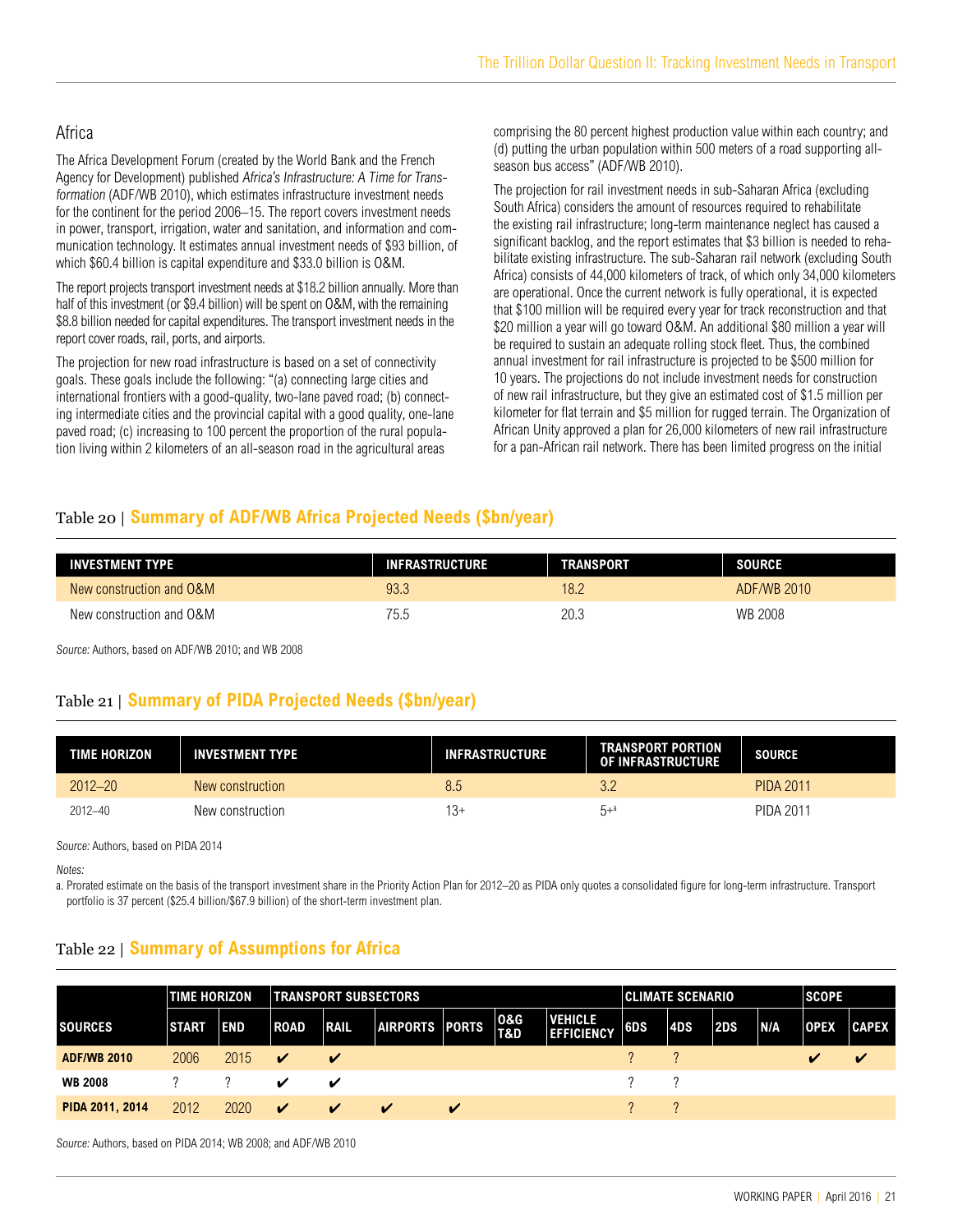plan, but the Union of African Railways is now concentrating on a revised plan of 10 corridors (Bullock 2009).

Another report by the World Bank, Overhauling the Engine of Growth: Infrastructure in Africa (2008), presents a similar estimate of \$20.3 billion in annual transport spending needs for sub-Saharan Africa, with \$10.7 billion in capital expenditure needs and \$9.6 billion for O&M. Table 20 captures the different estimates provided by the ADF/WB and WB reports.

The Programme for Infrastructure Development in Africa (PIDA)—a joint initiative of the African Union Commission, the New Partnership for Africa's Development, and the African Development Bank to bridge the infrastructure deficit in Africa—has outlined a strategic infrastructure program known as the Priority Action Plan (PAP). The PAP details the immediate way forward by presenting an actionable set of short- and medium-term projects and programs, promoting sound regional integration between 2012 and 2020. The plan consists of 50 projects and programs grouped into four general categories: energy, transport, water, and information and communication technologies.

It is estimated that these projects will cost \$67.9 billion between 2012 and 2020. An estimated \$25.4 billion—37 percent of the total—will be needed for transport. Transport projects will focus on connectivity, corridor modernization, ports and railways modernization, and air transport modernization. The long-term infrastructure pipeline identified by PIDA will run through 2040 and has an estimated cost of more than \$360 billion. The long-term goals set under the strategic framework of African integration call for an additional 37,300 kilometers of modern highways and 30,200 kilometers of railway lines (PIDA 2011).

The two estimates are based on a different set of objectives, with the estimates presented in Table 20 focusing on domestic infrastructure needs of the countries and the PIDA estimates presented in Table 21 focusing on regional connectivity and strategic infrastructure. It is possible that the two may overlap to some degree, but, if we assume that PIDA can be considered an addition to the World Bank/ADF estimates, we get a range of between \$18 billion and \$25 billion per year for transport infrastructure in Africa.

#### Table 23 | **Summary of LAC Needs (\$bn/year)**

| <b>INVESTMENT</b><br><b>GAP</b> | <b>TIME</b><br>HORIZON | <b>INVESTMENT TYPE</b>           | <b>INFRASTRUCTURE</b> | <b>TRANSPORT</b> | <b>SOURCE</b>    |
|---------------------------------|------------------------|----------------------------------|-----------------------|------------------|------------------|
| Vertical gap                    | $2006 - 20$            | New construction and maintenance | 216.4                 | 47.1             | <b>PIDA 2011</b> |
| Horizontal gap                  | 2006–20                | New construction                 | 328.4                 | 132.6            | PIDA 2011        |

Source: IADB 2011

Note: Figures converted to 2010 dollars.

#### Table 24 | **Summary of Assumptions for LAC**

|                  | <b>TIME HORIZON</b> |            | <b>TRANSPORT SUBSECTORS</b> |              |                |  |                       |                                     |     | <b>CLIMATE SCENARIO</b> |     |            |             | <b>SCOPE</b> |  |
|------------------|---------------------|------------|-----------------------------|--------------|----------------|--|-----------------------|-------------------------------------|-----|-------------------------|-----|------------|-------------|--------------|--|
| <b>SOURCES</b>   | <b>ISTART</b>       | <b>END</b> | ROAD                        | <b>IRAIL</b> | AIRPORTS PORTS |  | <b>0&amp;G</b><br>T&D | <b>VEHICLE</b><br><b>EFFICIENCY</b> | 6DS | 4DS                     | 2DS | <b>N/A</b> | <b>OPEX</b> | <b>CAPEX</b> |  |
| <b>IADB 2011</b> | 2010                | 2020       | v                           | $\sim$       |                |  |                       |                                     |     |                         |     |            |             |              |  |

Source: Authors, based on IADB 2011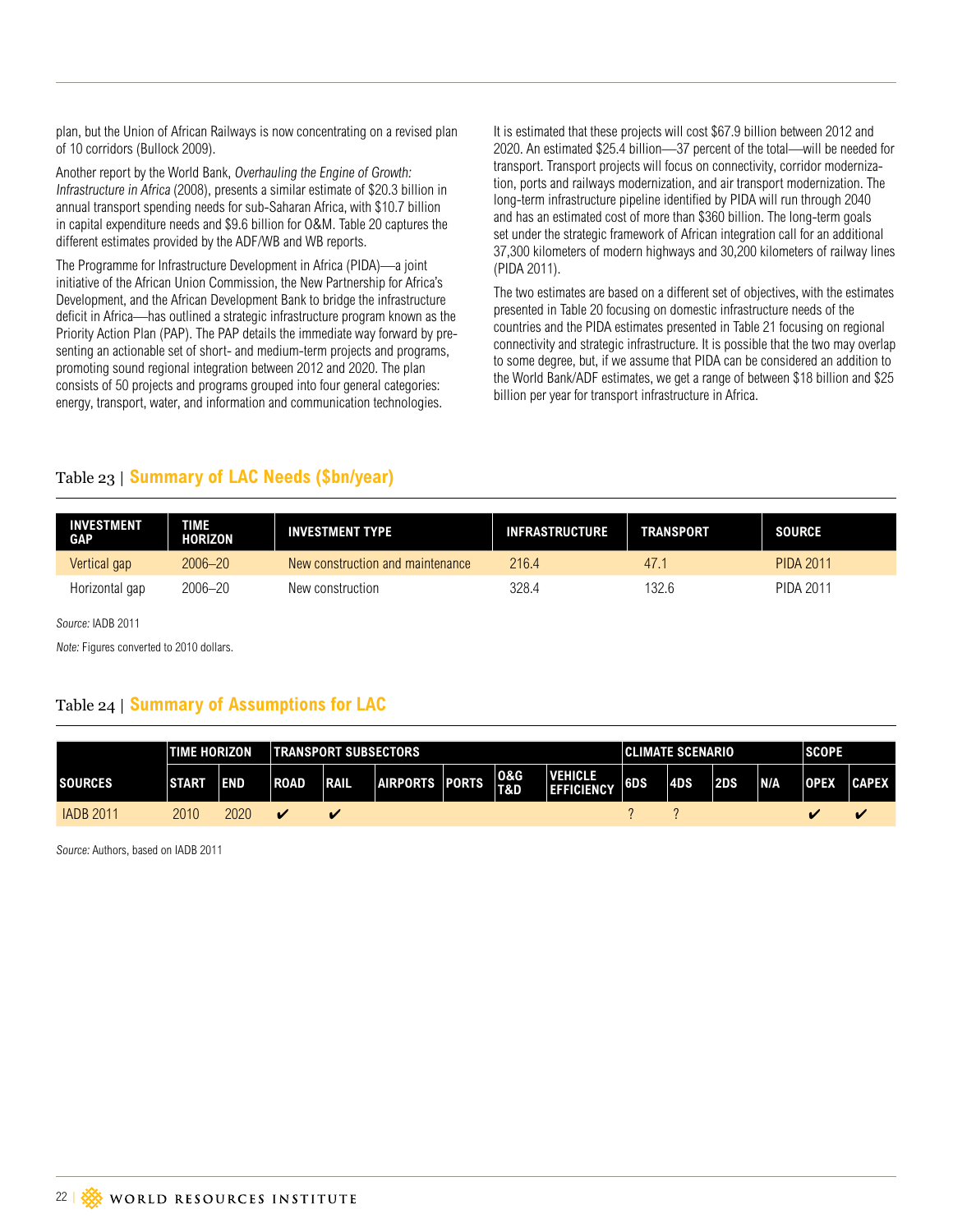#### <span id="page-22-0"></span>Latin America

The Infrastructure Gap in Latin America and the Caribbean, a study authored by Daniel Perrotti and Ricardo Sánchez for the Economic Commission for Latin America and the Caribbean (IADB 2011), lists two approaches to quantify the infrastructure gap in Latin America and the Caribbean (LAC).<sup>16</sup> They measure the gap using a vertical approach and a horizontal approach. The vertical approach has to do with the region's internal factors and entails determining whether the infrastructure stock and investment match the demand generated by economic activity. The horizontal approach is based on achieving a certain level of development to meet the gap based on relative benchmarks. To determine the horizontal infrastructure gap in LAC, the authors compared the per capita infrastructure stock of LAC with a group of East Asian countries including Hong Kong, Malaysia, Singapore, and South Korea. The study includes the following infrastructure sectors: electricity, telecommunications (fixed lines, mobile phones, and fixed broadband access), surface transport (paved roads and railways), and water and sanitation. The respective estimated infrastructure needs translate to \$216 billion and \$328 billion (in 2010 dollars) annually based on the vertical<sup>17</sup> and horizontal<sup>18</sup> gaps identified by IADB 2011.<sup>19</sup>

The study only includes paved roads and railroad investment needs for the transport sector. The vertical gap analysis suggests that paved roads require \$42 billion annually, out of which \$19 billion is for capital investment and the remaining \$23 billion is for maintenance. It also quantifies investment needs for railroads at \$6 billion, all of which will be spent on maintenance. The horizontal gap analysis suggests that in order to achieve the same provision of paved roads and railways per capita as the East Asian group of countries, LAC will need \$124 billion and \$9 billion for new roads and railways, respectively.

### **Way Forward for Regional Needs**

As we have noted, the disparate nature of regional studies makes it difficult to consolidate these estimates. If we put together the estimates discussed above, we get a consolidated number of approximately \$450 billion. This estimate includes both capital as well as O&M costs; hence, it is not comparable with our consolidated global needs estimate. The regional studies are also ambiguous about the climate impact of these investment estimates. This approximation of \$450 billion per year also does not adequately capture the needs of Africa when compared to other regions. Africa is only 6 percent<sup>20</sup> of this approximation, while it represents nearly 20 percent of the combined population of the three regions. Africa is also expected to record the largest population growth over the next 40 years, and GDP growth is expected to stay between 5 and 6 percent per year until 2050 (African Development Bank 2011). Therefore, these regional estimates put together do not take into account the dramatic shift in world demographics anticipated in the next few decades.

Thus, there is a substantial need to gather and develop more information on regional infrastructure needs with consistent methodology and clearly stated assumptions. This will provide decision makers with better information on the financial flows within regions and subregions, and possibly at national levels. Similarly, the climate impact of transport infrastructure investment needs in developing countries should be incorporated in future efforts to estimate investment needs; this is particularly important in Asia and Africa, as the two regions will experience 88 percent of the world's population growth between 2015 and 2030.

#### Table 25 | **Summary of Assumptions for Asia, Africa, and Latin America and the Caribbean**

|                    | <b>TIME HORIZON</b> |            | <b>TRANSPORT SUBSECTORS</b> |                    |                |   |                       |                                     |     | <b>CLIMATE SCENARIO</b> |     |     |             | <b>SCOPE</b> |  |
|--------------------|---------------------|------------|-----------------------------|--------------------|----------------|---|-----------------------|-------------------------------------|-----|-------------------------|-----|-----|-------------|--------------|--|
| <b>SOURCES</b>     | <b>START</b>        | <b>END</b> | <b>ROAD</b>                 | <b>RAIL</b>        | AIRPORTS PORTS |   | 0&G<br><b>T&amp;D</b> | <b>VEHICLE</b><br><b>EFFICIENCY</b> | 6DS | 4DS                     | 2DS | N/A | <b>OPEX</b> | <b>CAPEX</b> |  |
| <b>ADBI 2010</b>   | 2010                | 2020       | V                           | V                  | V              | V |                       |                                     |     |                         |     |     | V           | ✓            |  |
| <b>ADF/WB 2010</b> | 2006                | 2015       | ✔                           | ✔                  |                |   |                       |                                     |     |                         |     |     | ✔           | v            |  |
| <b>WB 2008</b>     |                     |            | V                           | ✔                  |                |   |                       |                                     | 2   | $\gamma$                |     |     |             |              |  |
| PIDA 2011, 2014    | 2012                | 2020       | V                           | V                  | $\checkmark$   | ✔ |                       |                                     |     | っ                       |     |     |             |              |  |
| <b>IADB 2011</b>   | 2010                | 2020       | $\boldsymbol{\checkmark}$   | $\boldsymbol{\nu}$ |                |   |                       |                                     |     |                         |     |     | v           | v            |  |

Source: Authors, based on ADBI 2010; IADB 2011; PIDA 2014; WB 2008; and ADF/WB 2010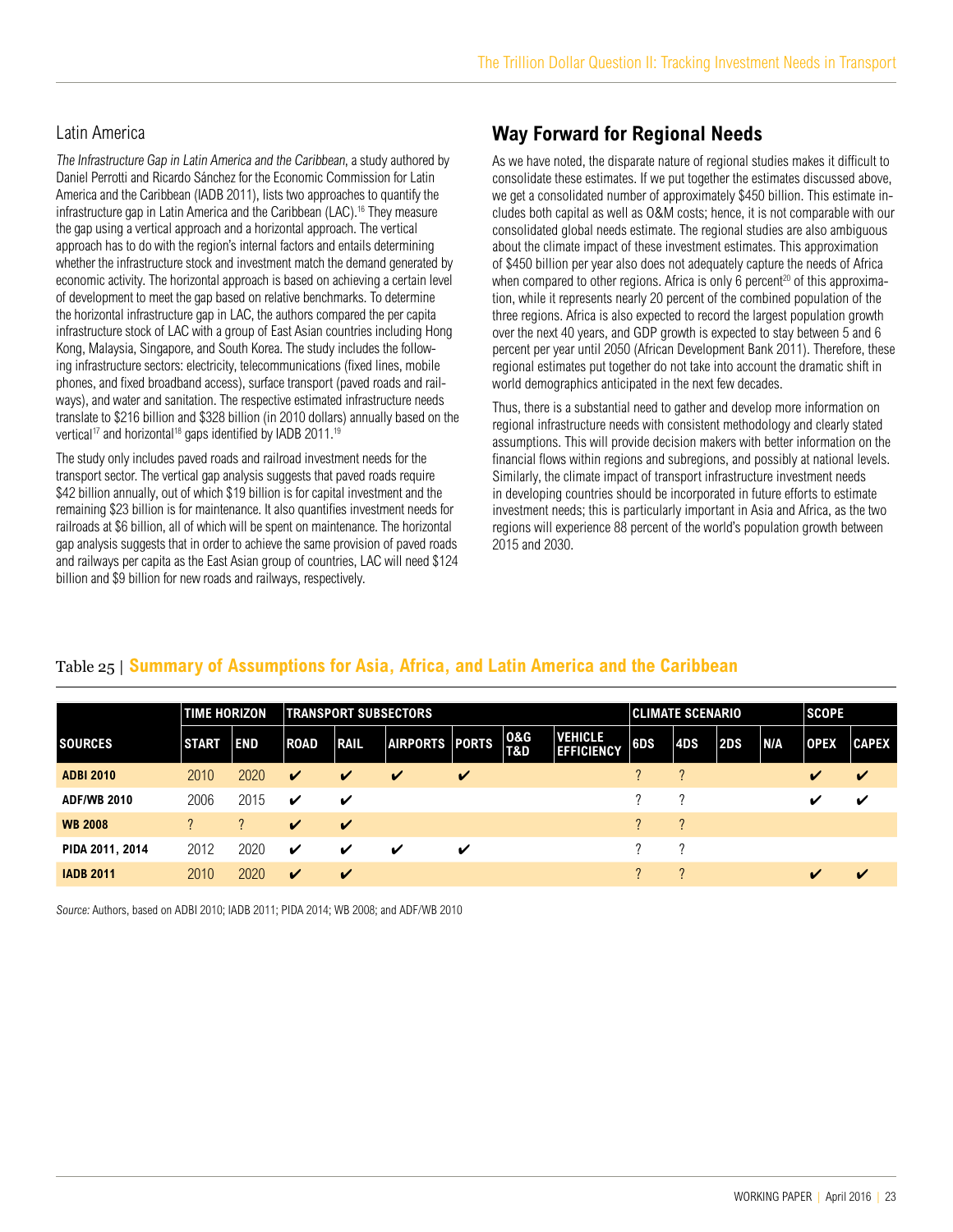# <span id="page-23-0"></span>**REFERENCES**

Africa Development Forum/World Bank (ADF/WB). 2010. Africa's Infrastructure: A Time for Transformation, edited by Vivien Foster and Cecilia Briceño-Garmendia. [https://openknowledge.worldbank.org/](https://openknowledge.worldbank.org/handle/10986/2692) [handle/10986/2692](https://openknowledge.worldbank.org/handle/10986/2692).

Asian Development Bank Institute (ADBI). 2010. "Estimating Demand for Infrastructure in Energy, Transport, Telecommunications, Water and Sanitation in Asia and the Pacific: 2010–2020," by Biswa Nath Bhattacharyay. Working paper. [http://www.adb.org/sites/default/files/](http://www.adb.org/sites/default/files/publication/156103/adbi-wp248.pdf) [publication/156103/adbi-wp248.pdf.](http://www.adb.org/sites/default/files/publication/156103/adbi-wp248.pdf)

Canning, David, and Marianne Fay. 1993. "The Effects of Transportation Networks on Economic Growth." Columbia University Academic Commons. [http://hdl.handle.net/10022/AC:](http://hdl.handle.net/10022/AC)P:15545.

Gwilliam, Ken M. 2002. Cities on the Move: A World Bank Urban Transport Strategy Review. Washington, DC: World Bank. [http://siteresources.](http://siteresources.worldbank.org/INTURBANTRANSPORT/Resources/cities_on_the_move.pdf) [worldbank.org/INTURBANTRANSPORT/Resources/cities\\_on\\_the\\_move.pdf](http://siteresources.worldbank.org/INTURBANTRANSPORT/Resources/cities_on_the_move.pdf).

Institute for Transport and Development Policy (ITDP) and University of California, Davis. 2014. "A Global High Shift Scenario: Impacts and Potential for More Public Transport, Walking, and Cycling with Lower Car Use." September. [https://www.itdp.org/wp-content/uploads/2014/09/A-Global-](https://www.itdp.org/wp-content/uploads/2014/09/A-Global-High-Shift-Scenario_WEB.pdf)[High-Shift-Scenario\\_WEB.pdf](https://www.itdp.org/wp-content/uploads/2014/09/A-Global-High-Shift-Scenario_WEB.pdf).

Inter-American Development Bank (IADB). 2011. The Infrastructure Gap in Latin America and the Caribbean, by Daniel Perrotti and Ricardo Sánchez. Serie DRNI 153. Santiago de Chile: CEPAL.

International Energy Agency (IEA). 2012. Energy Technology Perspectives 2012: Pathways to Secure a Clean Energy System. Paris: IEA. [https://www.](https://www.iea.org/publications/freepublications/publication/ETP2012_free.pdf) [iea.org/publications/freepublications/publication/ETP2012\\_free.pdf](https://www.iea.org/publications/freepublications/publication/ETP2012_free.pdf).

International Energy Agency (IEA). 2013. "Global Land Transport Infrastructure Requirements," by John Dulac. Information paper. Paris: OECD/IEA. [http://iea.org/publications/freepublications/publication/](http://iea.org/publications/freepublications/publication/TransportInfrastructureInsights_FINAL_WEB.pdf) [TransportInfrastructureInsights\\_FINAL\\_WEB.pdf.](http://iea.org/publications/freepublications/publication/TransportInfrastructureInsights_FINAL_WEB.pdf)

McKinsey Global Institute. 2013. Infrastructure Productivity: How to Save \$1 Trillion a Year, by Richard Dobbs, Herbert Pohl, Diann-Yi Lin, Jann Mischke, Nicklas Garemo, Jimmy Hexter, Stefan Matzinger, Robert Palet, and Rushad Nanavatty. [http://www.mckinsey.com/insights/engineering\\_construction/](http://www.mckinsey.com/insights/engineering_construction/infrastructure_productivity) [infrastructure\\_productivity.](http://www.mckinsey.com/insights/engineering_construction/infrastructure_productivity)

New Climate Economy (NCE). 2014a. "Accessibility in Cities: Transport and Urban Form," by Philipp Rode, Graham Floater, Nikolas Thomopoulos, James Docherty, Peter Schwinger, Anjali Mahendra, and Wanli Fang. NCE Cities paper 03 (November). LSE Cities, London School of Economics and Political Science. [http://newclimateeconomy.report/wp-content/uploads/2014/11/](http://newclimateeconomy.report/wp-content/uploads/2014/11/Transport-and-urban-form.pdf) [Transport-and-urban-form.pdf](http://newclimateeconomy.report/wp-content/uploads/2014/11/Transport-and-urban-form.pdf).

New Climate Economy (NCE). 2014b. "Infrastructure Investment Needs of a Low-Carbon Scenario." Technical note, November. [http://2014.](http://2014.newclimateeconomy.report/wp-content/uploads/2015/01/Infrastructure-investment-needs-of-a-low-carbon-scenario.pdf) [newclimateeconomy.report/wp-content/uploads/2015/01/Infrastructure](http://2014.newclimateeconomy.report/wp-content/uploads/2015/01/Infrastructure-investment-needs-of-a-low-carbon-scenario.pdf)[investment-needs-of-a-low-carbon-scenario.pdf](http://2014.newclimateeconomy.report/wp-content/uploads/2015/01/Infrastructure-investment-needs-of-a-low-carbon-scenario.pdf).

New Climate Economy (NCE). 2014c. "Steering Urban Growth: Governance, Policy and Finance," by Graham Floater, Philipp Rode, Bruno Friedel, and Alexis Robert. NCE Cities paper 02 (November). LSE Cities, London School of Economics and Political Science. [http://2014.newclimateeconomy.report/](http://2014.newclimateeconomy.report/wp-content/uploads/2014/11/Steering-urban-growth.pdf) [wp-content/uploads/2014/11/Steering-urban-growth.pdf.](http://2014.newclimateeconomy.report/wp-content/uploads/2014/11/Steering-urban-growth.pdf)

Organisation for Economic Co-operation and Development (OECD). 2006. Infrastructure to 2030: Telecom, Land Transport, Water and Electricity. June. Paris: OECD.

Organisation for Economic Co-operation and Development (OECD). 2012. Strategic Transport Infrastructure Needs to 2030. [http://www.oecd.org/](http://www.oecd.org/futures/infrastructureto2030/49094448.pdf) [futures/infrastructureto2030/49094448.pdf](http://www.oecd.org/futures/infrastructureto2030/49094448.pdf).

Organisation for Economic Co-operation and Development (OECD). 2014. The Cost of Air Pollution: Health Impacts of Road Transport. May 21. Paris: OECD.

Programme for Infrastructure Development in Africa (PIDA). 2011. Africa in 50 Years' Time: The Road towards Inclusive Growth, by African Development Bank. Tunis: AfDB.

Programme for Infrastructure Development in Africa (PIDA). 2014. Seventh Conference of African Ministers in Charge of Integration. African Union.

World Bank (WB). 2008. Overhauling the Engine of Growth: Infrastructure in Africa, by Vivien Foster. Africa Infrastructure Country Diagnostic, September. http://siteresources.worldbank.org/INTAFRICA/Resources/AICD\_exec [summ\\_9-30-08a.pdf.](http://siteresources.worldbank.org/INTAFRICA/Resources/AICD_exec_summ_9-30-08a.pdf)

World Economic Forum (WEF). 2013. The Green Investment Report: The Ways and Means to Unlock Private Finance for Green Growth. Report of the Green Growth Action Alliance. [http://www3.weforum.org/docs/WEF\\_](http://www3.weforum.org/docs/WEF_GreenInvestment_Report_2013.pdf) [GreenInvestment\\_Report\\_2013.pdf](http://www3.weforum.org/docs/WEF_GreenInvestment_Report_2013.pdf).

World Resources Institute (WRI). 2014. "The Trillion Dollar Question: Tracking Public and Private Investment in Transport," by Benoit Lefevre, David Leipziger, and Matthew Raifman. Working paper, January. Washington, DC: World Resources Institute. [http://www.wri.org/publication/trillion-](http://www.wri.org/publication/trillion)dollarquestion-transport.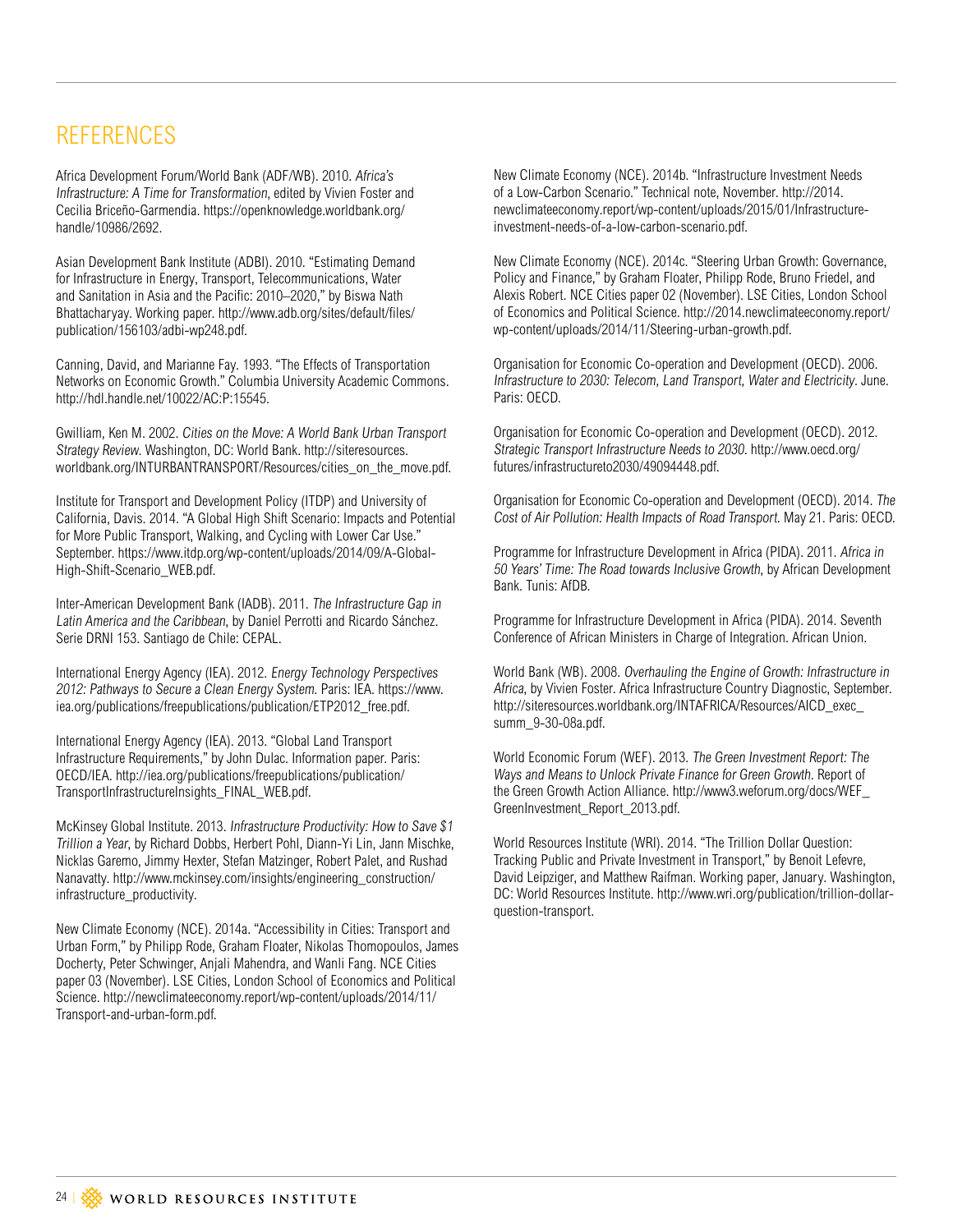# **ENDNOTES**

- 1. It is important to note that reliable data do not exist at the global scale for the transport subsectors that we are tracking.
- 2. The OECD report does not confirm this statement and makes no explicit reference to the GHG emission scenario.
- 3. The IEA estimates, although able to include similar numbers for vehicles, would significantly increase the costs in either the 4DS or 6DS. For accuracy, we differentiate what is related to infrastructure from what is related to vehicles, ensuring that we are comparing "oranges with oranges."
- 4. By HIS Global Insights.
- 5. Using a perpetual inventory stock model.
- 6. Countries with infrastructure stock as percent of GDP: Brazil (16%), United Kingdom (57%), Canada (58%), India (58%), United States (64%), Germany (71%), Spain (73%), China (76%), Poland (80%), Italy (82%), South Africa (87%), and Japan (179%). Analysis excludes Brazil (under investor with 16%) and Japan (over investor with 179%), as both are considered outliers.
- 7. We use a similar approach in developing a global estimate, but our estimate takes into account the cost of achieving the 2DS versus the 4DS through transport infrastructure investment. We also include the cost of parking infrastructure in our estimate and strictly account for capex needs only.
- 8. The methodology differs from our approach, as we try to differentiate the investment needs under the 2DS from those under the 4DS and include only capital investments in our analysis. We also take into account parking infrastructure linked with road development.
- 9. Deployment of renewable energies (including biofuels), carbon capture and storage, and nuclear.
- 10. ITDP/UC Davis takes a dedicated approach in only looking at urban transportation investment costs and does not consider elements such as high-speed rail, whose use goes beyond the metropolitan region.
- 11. ITDP/UC Davis does not explicitly differentiate capex from opex. WRI assumes this differentiation, categorizing capex as all purchase costs plus all infrastructure costs and opex as all fuel costs plus all O&M costs.
- 12. Despite using the same underlying data, the NCE and WEF reports produced different numbers. The NCE was very conservative in the numbers that it drew, while the WEF aimed to establish a broader-based figure (interviews with main authors of the respective reports).
- 13. The Mobility Model is a spreadsheet model of global transport, energy use, emissions, safety, and materials use that is based on hypotheses of GDP and population growth, vehicle fuel economy, fuel costs, travel demand, and vehicle and fuel market shares.
- 14. The model estimates future demand for infrastructure based on the expected demand for infrastructure services as consumption goods and the demand for infrastructure in the production process by firms.
- 15. This approach does not include national projects with cross-border impacts, such as airports, seaports, roads connecting to national borders, and power projects that may supply power to neighboring countries.
- 16. Countries included were Argentina, Barbados, Belize, the Bolivarian Republic of Venezuela, Bolivia, Brazil, Chile, Colombia, Costa Rica, the Dominican Republic, Ecuador, El Salvador, Guatemala, Guyana, Haiti, Honduras, Jamaica, Mexico, Panama, Paraguay, Peru, Trinidad and Tobago, and Uruguay.
- 17. The findings suggest that the region would need to spend 5.2 percent of GDP annually in order to meet the demand for infrastructure, that is, the vertical gap.
- 18. In order for LAC to achieve the same level of infrastructure stock as the East Asian countries, spending would have to rise to 7.9 percent of GDP between 2006 and 2020. This estimate only considers investment in new infrastructure and spending on maintenance and does not include expenditures for rehabilitating or upgrading existing stock.
- 19. These estimates are based on the assumption that the region will experience a 3.9 percent increase in GDP and 1 percent population growth between 2006 and 2020.
- 20. Africa needs assumed at \$25 billion per year.